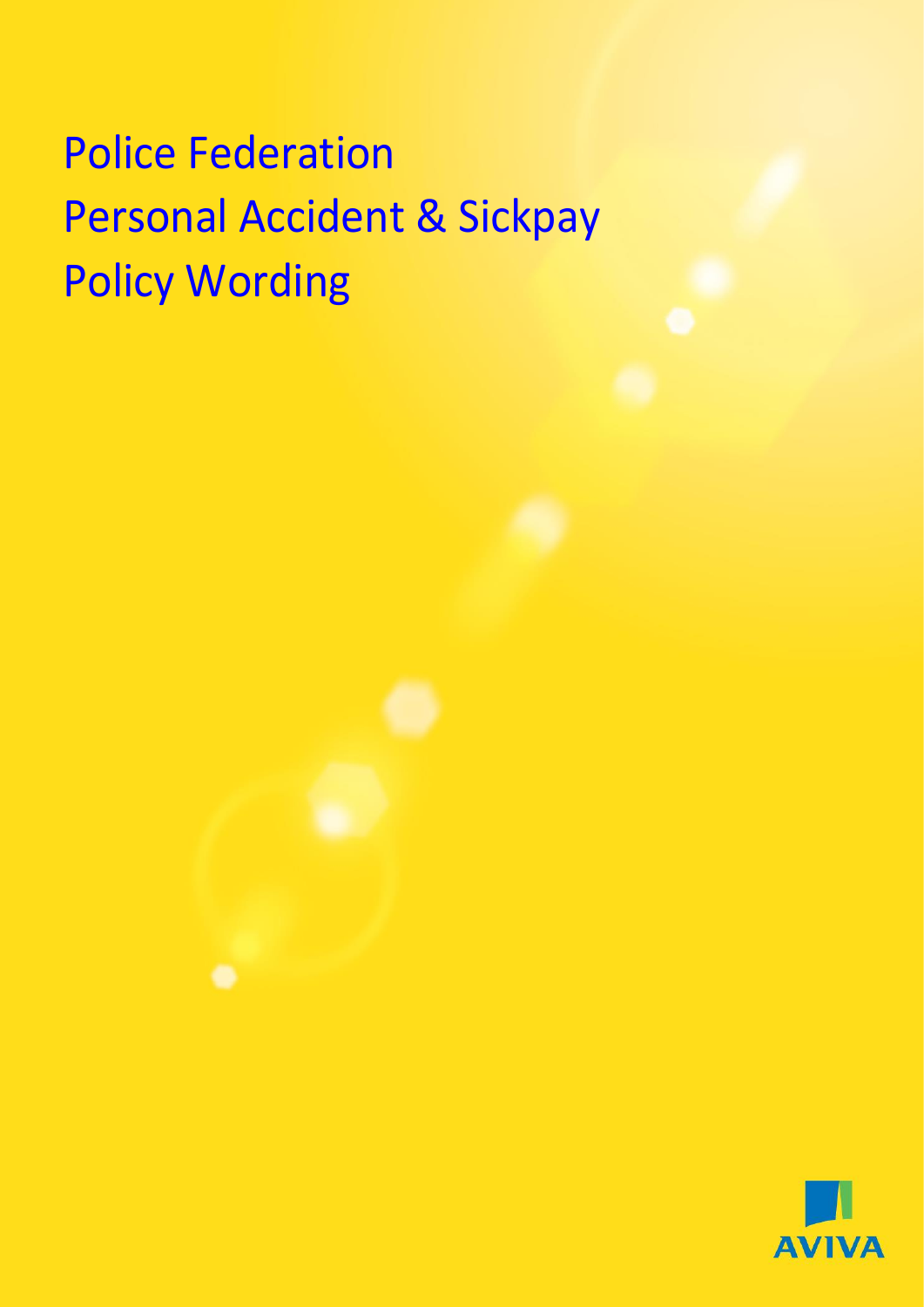## **Contents**

**Introduction**

**Contract of Insurance** 

**Important Information** 

**Complaints Procedure**

**Contact details for claims and help**

**Policy Definitions**

**Personal Accident Section**

**Sickpay Section**

**Policy Conditions**

**Policy Exclusions**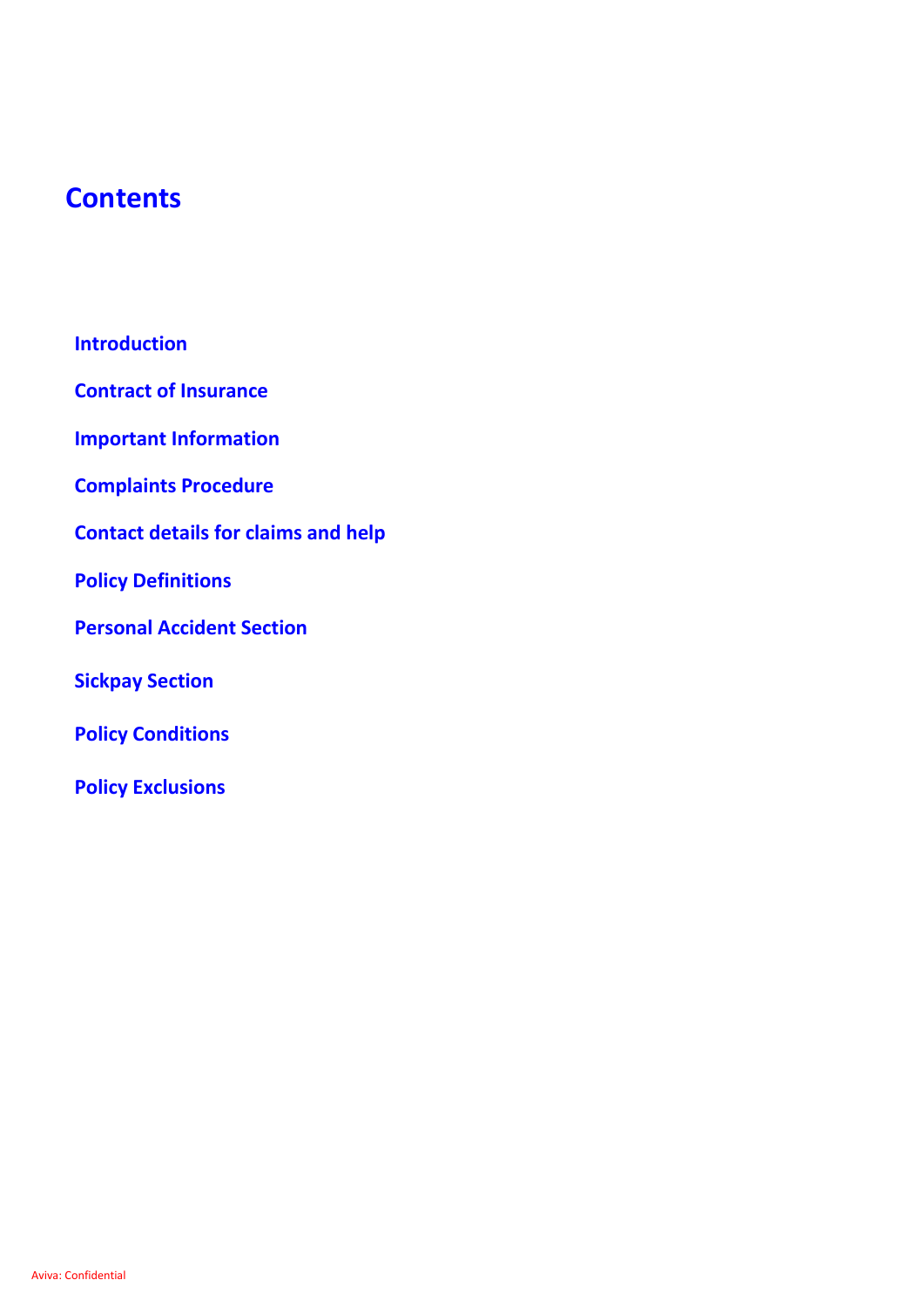## **Introduction**

Welcome to Aviva. **We** are committed to providing a first-class service. Aviva is the UK's largest insurer with over 200 years' experience in the insurance industry.

This Personal Accident and Sickpay insurance policy sets out the insurance protection in detail.

**Your Premium** has been calculated on the basis of the extent of cover **You** have selected which is specified in the **Schedule**, the information **You** have provided and the declaration **You** have made. Please read the policy and the **Schedule** carefully to ensure that the cover meets the requirements of the **Insured Person(s)** and **You**.

Please contact Philip Williams & Co if **You** have any questions or if **You** wish to make adjustments.

This policy consists of individual sections. **You** should read this policy in conjunction with the **Schedule** which confirms the sections **You** are insured under and gives precise details of the extent of **Your** insurance protection.

**Complaints Procedure Important Information The Contract of Insurance Policy Definitions Personal Accident Section Policy Conditions Policy Exceptions**

## **The Contract of Insurance**

The policy, the information the **Insured Person** or **You** have provided and/or the application form, the declaration made by **You** and the **Schedule** should be read together and form the contract of insurance between **You**, the **Policyholder** and **Us**, Aviva.

In return for the **Insured Person** or **You** having paid or agreed to pay the **Premium** for the **Period of Insurance**, **We** will indemnify the **Insured Person** by payment or, at **Our** option, by reinstatement or repair, in respect of loss, liability, destruction, damage, accident or injury, to the extent of and subject to the terms contained in or endorsed on the policy.

#### **Important**

This policy is a legal contract. **You** must tell **Us** about any facts or changes which affect this insurance and which have occurred either since the policy started or since the last renewal date.

If **You** are not sure whether certain facts are relevant, please ask **Your** insurance adviser or local Aviva office. If **You** do not tell **Us** about relevant changes, the policy may not be valid or the policy may not cover the **Insured Person(s)** fully.

**You** should keep a written record (including copies of letters) of any information **You** give **Us** or **Your** insurance adviser when **You** renew this policy.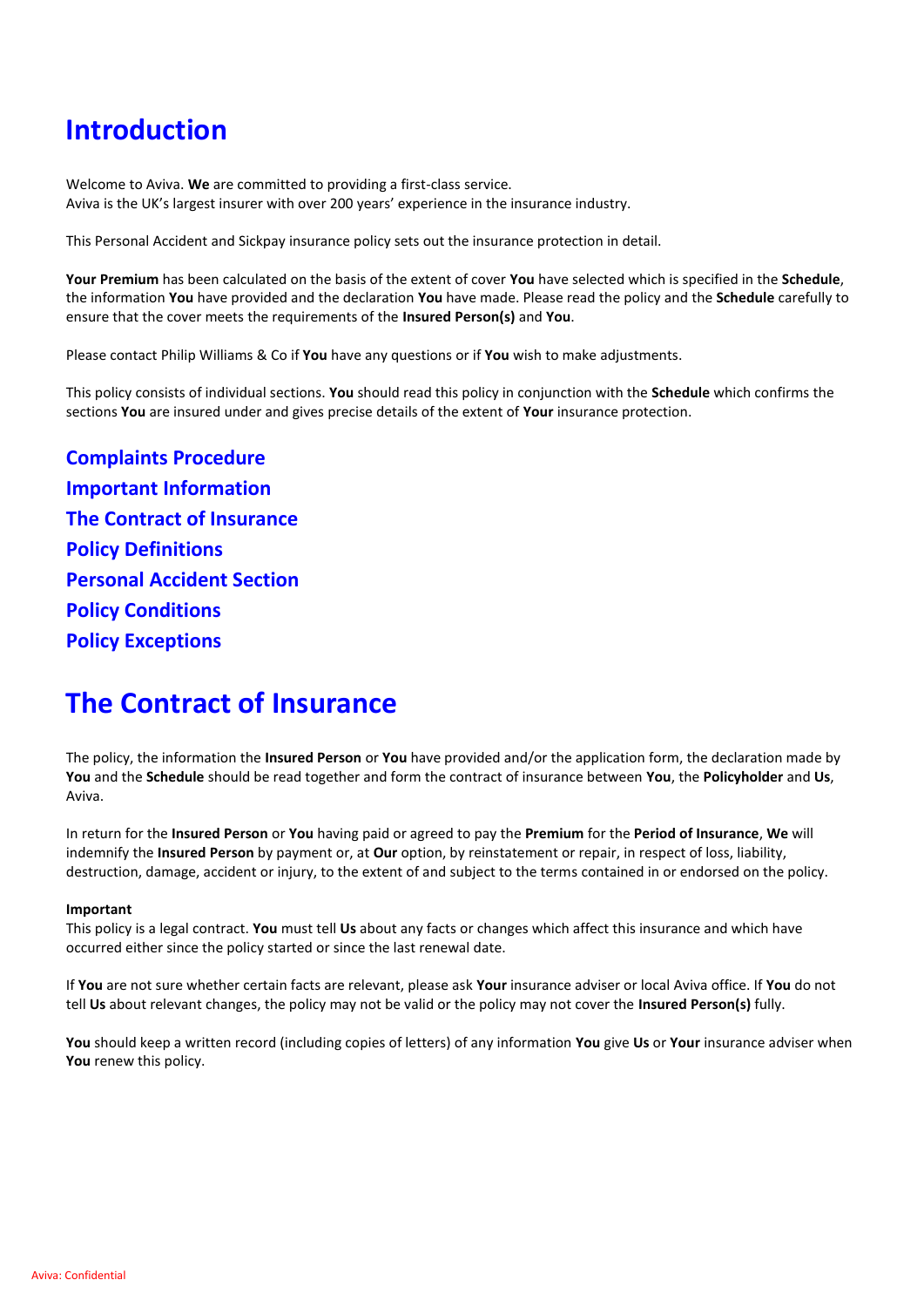## **Important Information**

| <b>Choice of Law</b>                                              | The appropriate law as set out below will apply unless We agree with You<br>otherwise.<br>1. The law applying in that part of the United Kingdom, Channel Islands<br>or Isle of Man in which You normally live;<br>or<br>In the case of a business, the law applying in that part of the United<br>2.<br>Kingdom, Channel Islands or Isle of Man where You have Your<br>principal place of business;<br>or<br>3.<br>Should neither of the above be applicable, the law of England and<br>Wales.   |  |
|-------------------------------------------------------------------|---------------------------------------------------------------------------------------------------------------------------------------------------------------------------------------------------------------------------------------------------------------------------------------------------------------------------------------------------------------------------------------------------------------------------------------------------------------------------------------------------|--|
| <b>Financial Services</b><br><b>Compensation</b><br><b>Scheme</b> | We are members of the Financial Services Compensation Scheme (FSCS).<br>You may be entitled to compensation from this scheme if We cannot meet<br>Our obligations, depending on the type of insurance and the circumstances<br>of Your claim.<br>Further information about the scheme is available from the FSCS<br>website www.fscs.org.uk, or write to:-<br><b>Financial Services Compensation Scheme</b><br>10th Floor,<br><b>Beaufort House</b><br>15 St Botolph Street<br>London<br>EC3A 7QU |  |
| <b>Use of Language</b>                                            | Unless otherwise agreed, the contractual terms and conditions and other<br>information relating to this contract will be in English.                                                                                                                                                                                                                                                                                                                                                              |  |
| <b>Customers with</b><br><b>Disabilities</b>                      | This policy and associated documentation are available in large print, audio<br>and Braille. If You require any of these formats, please contact Your<br>insurance adviser.                                                                                                                                                                                                                                                                                                                       |  |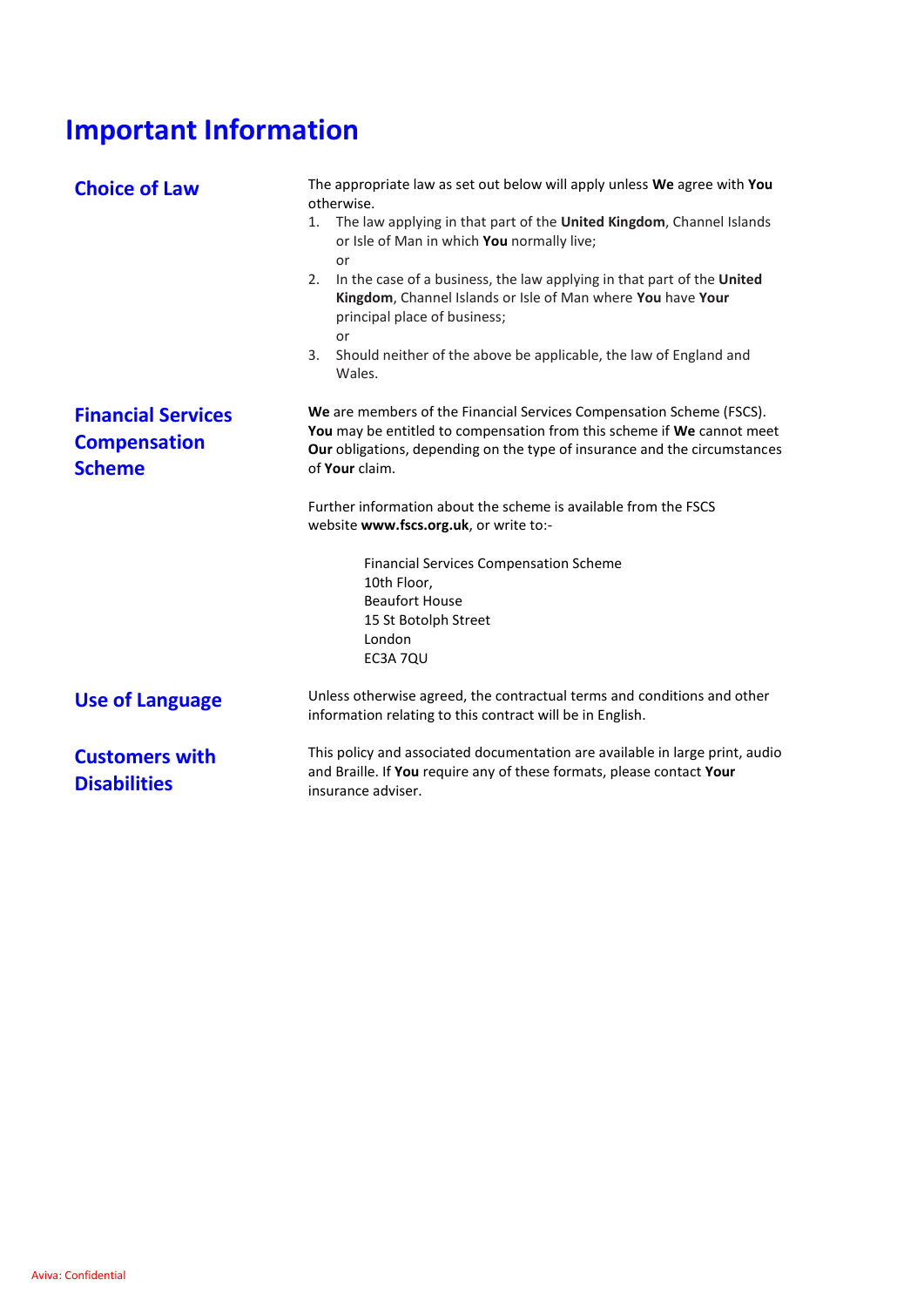## **Important Information**

## **Data Protection Act – Information Uses**

For the purposes of the Data Protection Act 1998, the Data Controllers in relation to any personal data **You** supply is Aviva Insurance Limited.

#### **Insurance Administration**

Information **You** or the **Insured Person** supplied may be used for the purposes of insurance administration by **Us**, its associated companies and agents, by reinsurers and **Your** intermediary. It may be disclosed to regulatory bodies for the purposes of monitoring and/or enforcing of **Our** compliance with any regulatory rules/codes. **Your** and the **Insured Person(s)** information may also be used for offering renewal, research and statistical purposes and crime prevention. It may be transferred to any country, including countries outside the European Economic Area for any of these purposes and for systems administration. In assessing any claims made, **We** or **Our** agents may undertake checks against publicly available information (such as electoral roll, county court judgements, bankruptcy orders or repossessions). Information may also be shared with other insurers either directly or via those acting for **Us** (such as loss adjusters or investigators).

With limited exceptions, and on payment of the appropriate fee, **You** or the **Insured Person** have the right to access and if necessary rectify information held.

#### **Sensitive Data**

In order to assess the terms of the insurance contract or administer claims that arise, **We** may need to collect data that the Data Protection Act defines as sensitive (such as medical history or criminal convictions). By proceeding with this application **You** will signify **Your** consent to such information being processed by **Us** or its agents. **You** must also ensure that **You** make this fact known to the **Insured Person(s)** and obtain their consent to pass this information to **Us** for these purposes.

#### **Fraud Prevention and Detection**

In order to prevent and detect fraud **We** may at any time:

- Share information about **You** or the **Insured Person(s)** with other organisations and public bodies including the Police;
- Check and/or file **Your** or the **Insured Person(s)** details with fraud prevention agencies and databases, and if **You** or the **Insured Person** give **Us** false or inaccurate information and **We** suspect fraud, **We** will record this. **We** and other organisations may also search these agencies and databases to:
	- o Help make decisions about the provision and administration of insurance, credit and related services for **You** or the **Insured Person** and members of **Your** or their household;
	- o Trace debtors or beneficiaries, recover debt, prevent fraud and to manage **Your** or the **Insured Person(s)** accounts or insurance policies;
	- o Check **Your** or the **Insured Person(s)** identity to prevent money laundering, unless **You** or the **Insured Person(s)** furnish **Us** with other satisfactory proof of identity;
- Undertake credit searches and additional fraud searches.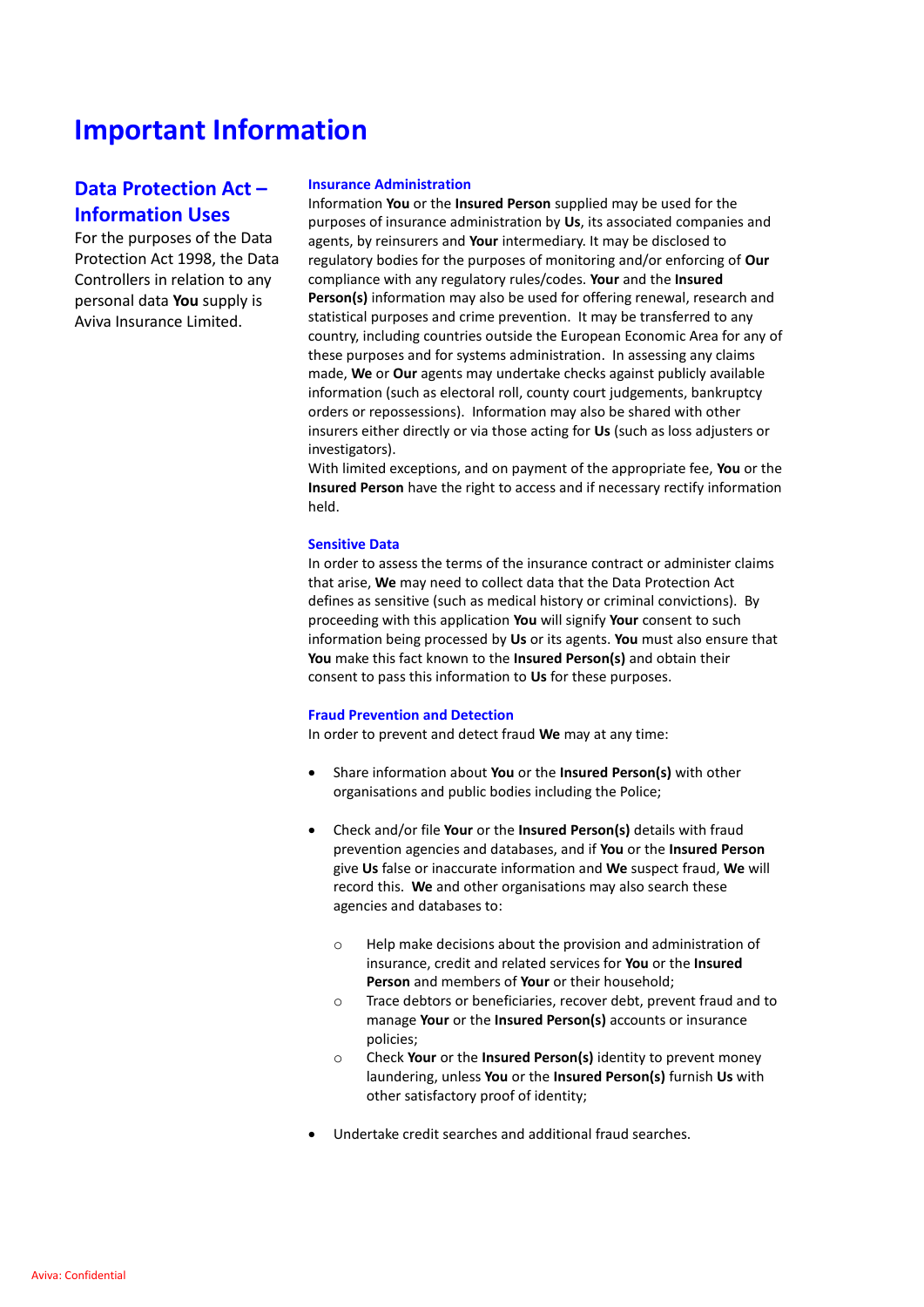**We** can supply on request further details of the databases **We** access or contribute to.

## **The Contract of Insurance**

The policy wording, the information the **Insured Person** or the **Policyholder** have provided and/or the application form, the statement of fact, the policy **Schedule**, or notice issued by **Us** at renewal and any endorsement together form the contract of insurance between **Us** and the **Policyholder,** and must be read together.

In return for the **Insured Person** or the **Policyholder** having paid or agreed to pay the **Premium**, We will provide the cover set out in this policy, to the extent of and subject to the terms contained in or endorsed on this policy.

#### **Important**

This policy is a legal contract. You must tell **Us** about any material circumstances which affect **Your** insurance and which have occurred either since the policy started or since the last renewal date.

A circumstance is material if it would influence **Our** judgement in determining whether to provide the cover and, if so, on what terms. If **You** are not sure whether a circumstance is material ask **Your** insurance adviser. If **You** fail to tell **Us** it could affect the extent of cover provided to the **Insured Person**(s) under the policy.

**You** should keep a written record (including copies of letters) of any information **You** give **Us** or the **Policyholder**'s insurance adviser when **You** renew this policy.

#### **Breach of Term**

**We** agree that where there has been a breach of any term (express or implied) which would otherwise result in **Us** automatically being discharged from any liability, then such a breach shall result in any liability **We** might have under this policy being suspended. Such a suspension will apply only from the date and time at which the breach occurred and up until the date and time at which the breach is remedied. This means that **We** will have no liability in respect of any loss occurring, or attributable to something happening, during the period of suspension.

#### **Terms not relevant to the actual loss**

Where there has been non-compliance with any term (express or implied) of this policy, other than a term that defines the risk as a whole, and compliance with such term would tend to reduce the risk of:

- loss of a particular kind, and/or
- loss at a particular location, and/or
- loss at a particular time,

then **We** agree that **We** may not rely on the non-compliance to exclude, limit or discharge **Our** liability under this policy if **You** show that noncompliance with the term could not have increased the risk of the loss which actually occurred in the circumstances in which it occurred.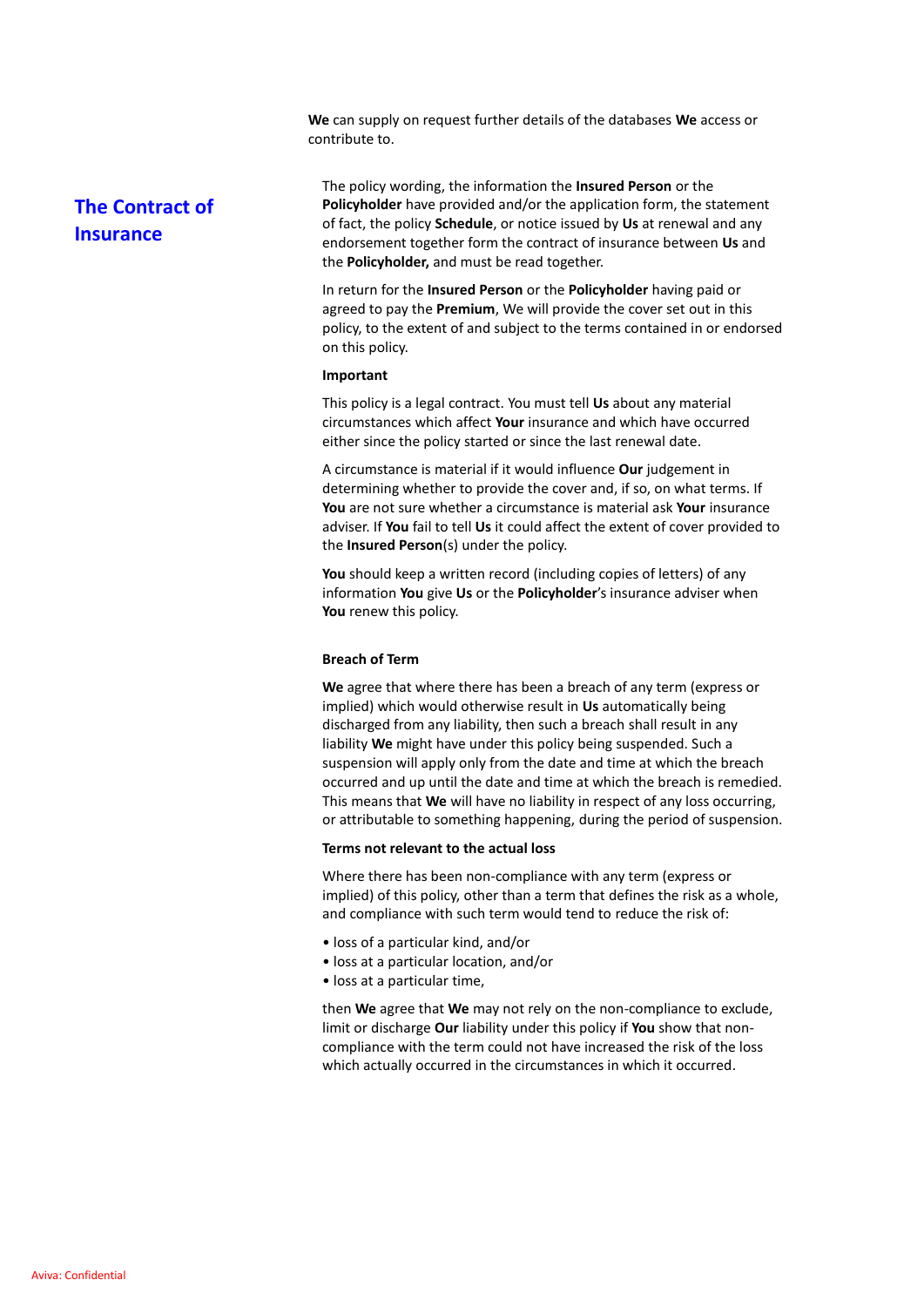## **Complaints Procedure**

| <b>Our promise of</b><br><b>Service</b>         | Our goal is to give excellent service to all Our customers but We recognise that things<br>do go wrong occasionally. We take all complaints We receive seriously and aim to<br>resolve all Our customers' problems promptly. To ensure that We provide the kind of<br>service the Insured Person(s) and You expect, We welcome feedback from the<br>Insured Person(s) or You. We will record and analyse the comments the Insured<br>Person(s) or You to make sure We continually improve the service We offer. |
|-------------------------------------------------|-----------------------------------------------------------------------------------------------------------------------------------------------------------------------------------------------------------------------------------------------------------------------------------------------------------------------------------------------------------------------------------------------------------------------------------------------------------------------------------------------------------------|
| <b>What will happen</b><br>if You complain?     | We will acknowledge a complaint from the Insured Person(s) or You within two<br>working days.                                                                                                                                                                                                                                                                                                                                                                                                                   |
|                                                 | We aim to resolve complaints following assessment and investigation with 5<br>working days of receipt.                                                                                                                                                                                                                                                                                                                                                                                                          |
|                                                 | Most of Our customers' concerns can be resolved quickly, but occasionally more<br>detailed enquiries are needed. If this is likely, We will contact the Insured Person(s)<br>or You with an update within 10 working days of receipt and give the Insured<br>Person(s) or You an expected date of response.                                                                                                                                                                                                     |
| <b>What to do should You</b><br>be dissatisfied | If the Insured Person(s) or You are dissatisfied with any aspect of the handling of the<br>insurance, We would encourage the Insured Person(s) or You, in the first instance, to<br>seek resolution by contacting Philip Williams & Co. at:-                                                                                                                                                                                                                                                                    |
|                                                 | Philip Williams & Company<br>35 Walton Road<br><b>Stockton Heath</b><br>Warrington,<br>Cheshire<br>WA4 6NW                                                                                                                                                                                                                                                                                                                                                                                                      |
|                                                 | If the Insured Person(s) or You remain unhappy with the decision the Insured<br>Person(s) or You receive, the Insured Person(s) or You may write to:-                                                                                                                                                                                                                                                                                                                                                           |
|                                                 | Chief Executive UK Insurance<br>Aviva<br>8 Surrey Street                                                                                                                                                                                                                                                                                                                                                                                                                                                        |
|                                                 | Norwich<br>NR13NS                                                                                                                                                                                                                                                                                                                                                                                                                                                                                               |
|                                                 | Or e-mail details of your complaint to:-<br>ukgiceo@aviva.co.uk                                                                                                                                                                                                                                                                                                                                                                                                                                                 |
|                                                 | If the Insured Person(s) or You are dissatisfied with Our final decision (from the Chief<br>Executive Officer), the Insured Person(s) or You can refer the matter to the Financial<br>Ombudsman Service (FOS).                                                                                                                                                                                                                                                                                                  |
|                                                 | Full contact details of the FOS will be provided when We write in response to the<br>complaint.                                                                                                                                                                                                                                                                                                                                                                                                                 |
|                                                 | Whilst We are bound by the decision of the FOS, the Insured Person(s) or You are<br>not. Following the complaints procedure does not affect the Insured Person(s) or<br>Your right to take legal action.                                                                                                                                                                                                                                                                                                        |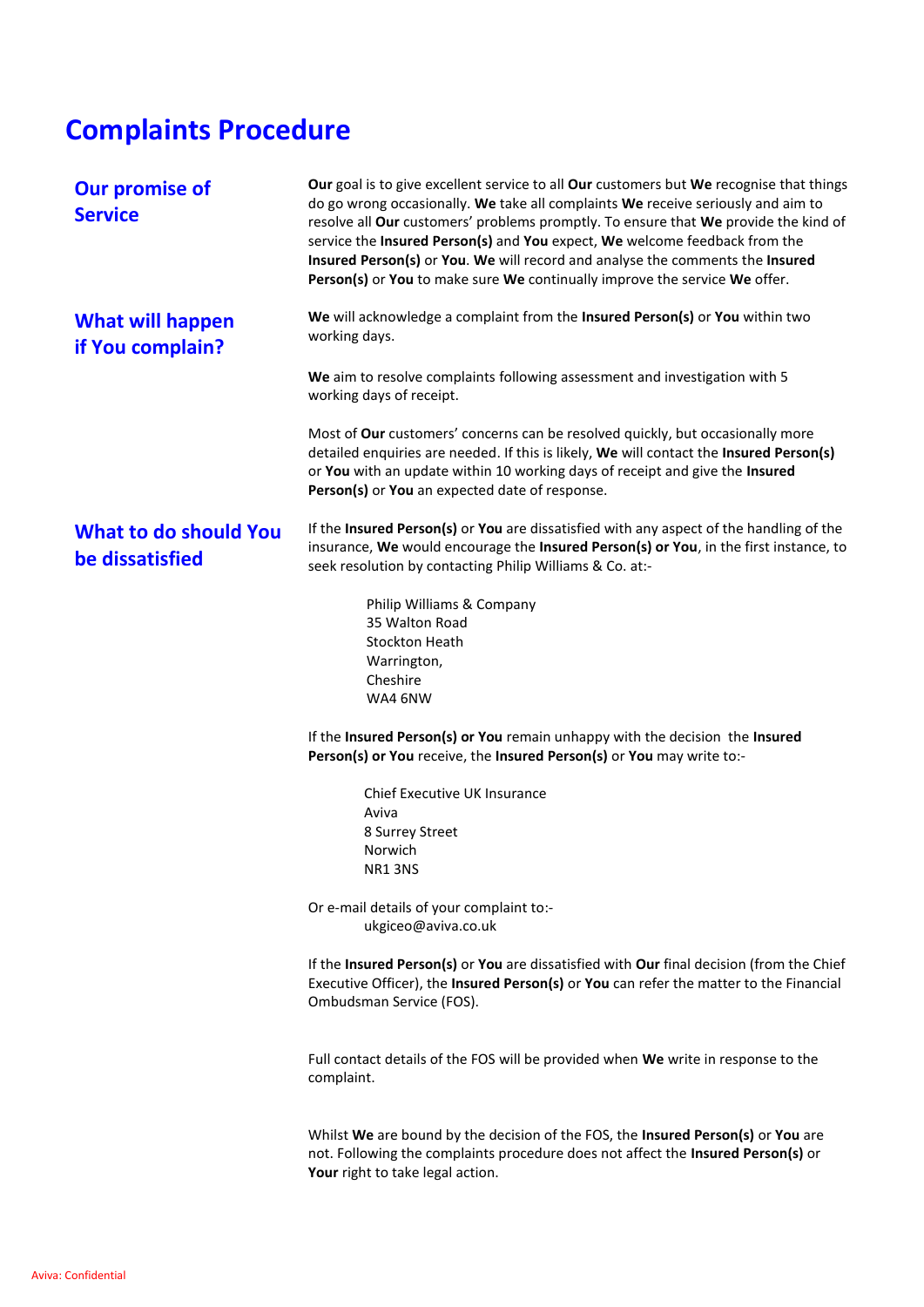## **Contact details for claims and help**

**Claims Service** All claims/incidents which could give rise to a claim should be notified to the Federation Office (where possible within 30 days), who will issue a claim form for completion and return.

> The contact details below is to speak our Group Personal Accident and Sickpay Claims team.

#### **0800 051 6583**

#### **Postal Address:**

Group Personal Accident & Sickpay Claims Aviva Fourth Floor The Observatory Chapel Walks Manchester M2 1HL

#### **Email Mailbox:** [gpaclaims@aviva.com](mailto:gpaclaims@aviva.com)

Our line operates 9am to 5pm, Monday to Friday.

Please have **Your** policy number to hand when calling. For **Our** joint protection telephone calls may be recorded and/or monitored. When **We** know about the problem, **We** will start to put the solutions in place.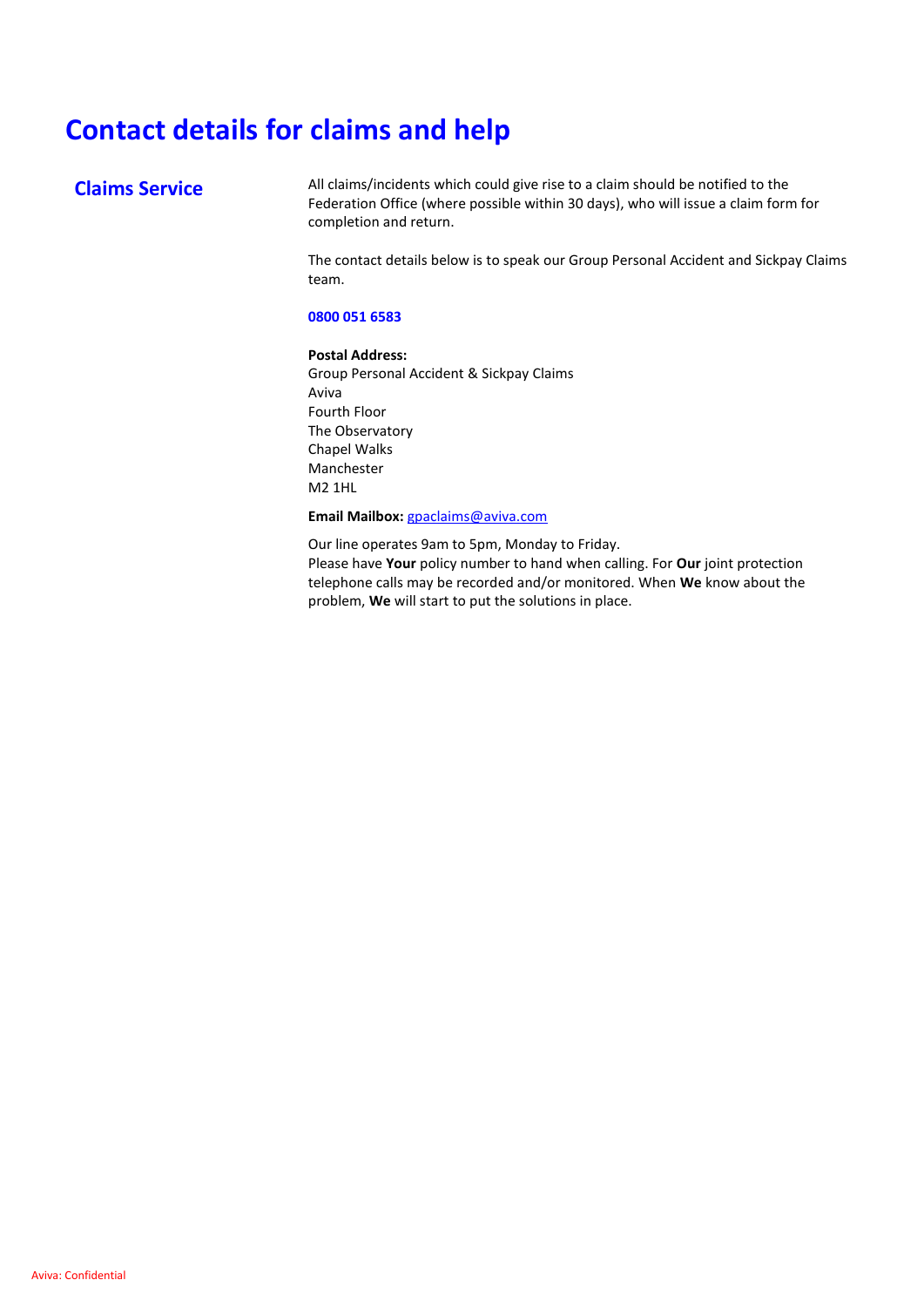## **Policy Definitions**

Each time **We** use one of the words or phrases listed below, it will have the same meaning wherever it appears in the policy, **Schedule** or endorsement. A defined word or phrase will appear **bold** each time it appears in the policy.

## **Accident/Accidental**

Shall mean a sudden violent external unforeseen and identifiable **Event**.

## **Accidental Bodily Injury**

- (a) Injury caused by **Accidental** and/or violent means;
- (b) Injury resulting from **Exposure**;
- occurring within 24 months from the date of such **Accident** or **Exposure**.

## **Adjusted Duties**

Duties falling short of full deployment, in respect of which workplace adjustments (including reasonable adjustments under the Equality Act 2010) have been made to overcome barriers to working. For an **Insured Person** to be placed on adjusted duties, he/she must:

- a) Be attending work on a regular basis;
- b) Be working the full number of hours for which he/she is paid (in either a full time or part time role).

## **Benefit Period**

The total period, after the expiry of any **Excess Period** stated in the **Schedule**, for which **We** will pay benefits for **Temporary Total Disablement** and/or **Temporary Partial Disablement** in respect of any one **Accident** to any **Insured Person**.

### **Business**

Activities directly connected with the business described in the **Schedule**.

## **Capital Benefits**

Capital Benefits shall include **Loss of Hearing**, **Loss of Limb**, **Loss of Sight**, **Loss of Speech**, and **Permanent Total Disablement**.

## **Child/ren**

Children, stepchildren and legally adopted children and foster children of the **Insured Person** and the **Partner**. To be insured under this policy Child/ren must be dependant on the **Insured Person** or their **Partner** under 18 years of age at the effective date of cover or under 23 years of age if in full time education.

## **Country of Residence**

The country in which the **Insured Person** has their permanent home or in which they ordinarily reside.

### **Dental Injury/Injuries**

An injury to the teeth or supporting structures which is directly caused by an external oral impact

## **Emergency and Temporary Dental Treatment**

Treatment provided at the initial emergency appointment urgently required for the relief of severe pain, arrest of haemorrhage, the control of acute infection or a condition which causes a severe threat to the **Insured Person**'s general health.

### **Event**

Each and every individual loss or series of losses

arising out of one event or one catastrophic **Accident** during any one period of 72 hours which results in **Accidental Bodily Injury**, dismemberment, disability or death of **Insured Person(s)**.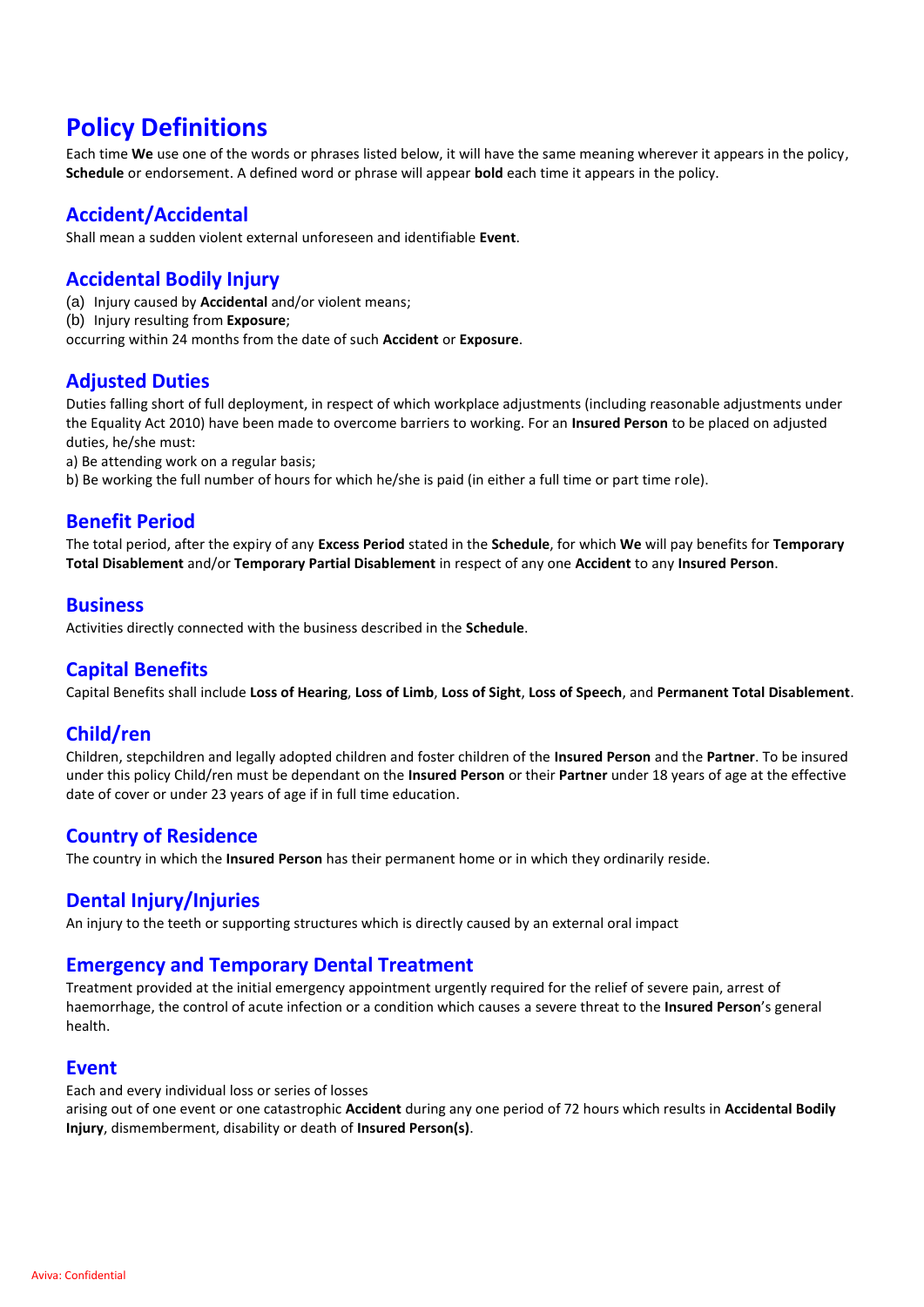## **Excess Period**

The number of calendar days at the commencement of each and every period of **Temporary Total Disablement** and/or **Temporary Partial Disablement** for which benefit is not payable.

### **Exposure**

Death and/or injury to an **Insured Person** as a direct result of exposure to the elements shall be deemed to have been caused by **Accidental Bodily Injury**.

## **Hospital**

Any establishment which is registered or licensed as a full time facility for surgical and medical diagnosis and treatment of injured and sick persons by and under the supervision of a **Qualified Medical Practitioner** continuously providing a 24 hours a day nursing service supervised by State Registered Nurses or nurses with equivalent qualifications and is not primarily a mental institution or a place of rest for the aged, for drug addicts or alcoholics.

## **Insanity**

Shall mean the state of being seriously mentally ill where diagnosed by a **Qualified Medical Practitioner** as a result of **Accidental Bodily Injury** which in all probability shall continue for the remainder of the **Insured Person**'s life.

## **Insured Person(s)**

Any person under the age of 69 years as shown in the **Schedule**, whose application for membership of the insurance scheme has been accepted by the Insured and whose fees and/or subscriptions are not in arrears.

## **Loss of Hearing**

Total and permanent loss of hearing in one or both ears to the extent that the hearing loss is greater than 95 decibels across all frequencies using a pure tone audiogram.

## **Loss of Limb**

Shall mean in respect of

- (1) an arm physical severance of all four fingers at or above the metacarpal phalangeal joints (where the fingers join the palm of the hand) and/or;
- (2) a leg physical severance at or above the level of the ankle (talo-tibial joint):

and shall also mean permanent total loss of use of an entire hand or arm at or above the metacarpal phalangeal joints (where the fingers join the palm of the hand), or leg at or above the level of the ankle (talo-tibial joint).

## **Loss of Sight**

Loss of Sight shall mean total and permanent loss of sight, which shall be deemed to have occurred

- (1) in both eyes when the **Insured Person(s)** name has been added to the register of Blind Persons on the authority of a fully qualified ophthalmic specialist.
- (2) in one eye when the degree of sight remaining after correction is 3/60 or less on the Snellen Scale (which means the **Insured Person** is only able to see at 3 feet that which they should normally be able to see at 60 feet) and **We** are satisfied that the condition is permanent and without expectation of recovery.

## **Loss of Speech**

Total and permanent loss of speech.

### **Maximum Accumulation Limit**

The maximum amount **We** will pay per **Event** in total under this and any other policies issued by **Us** to the **Policyholder**.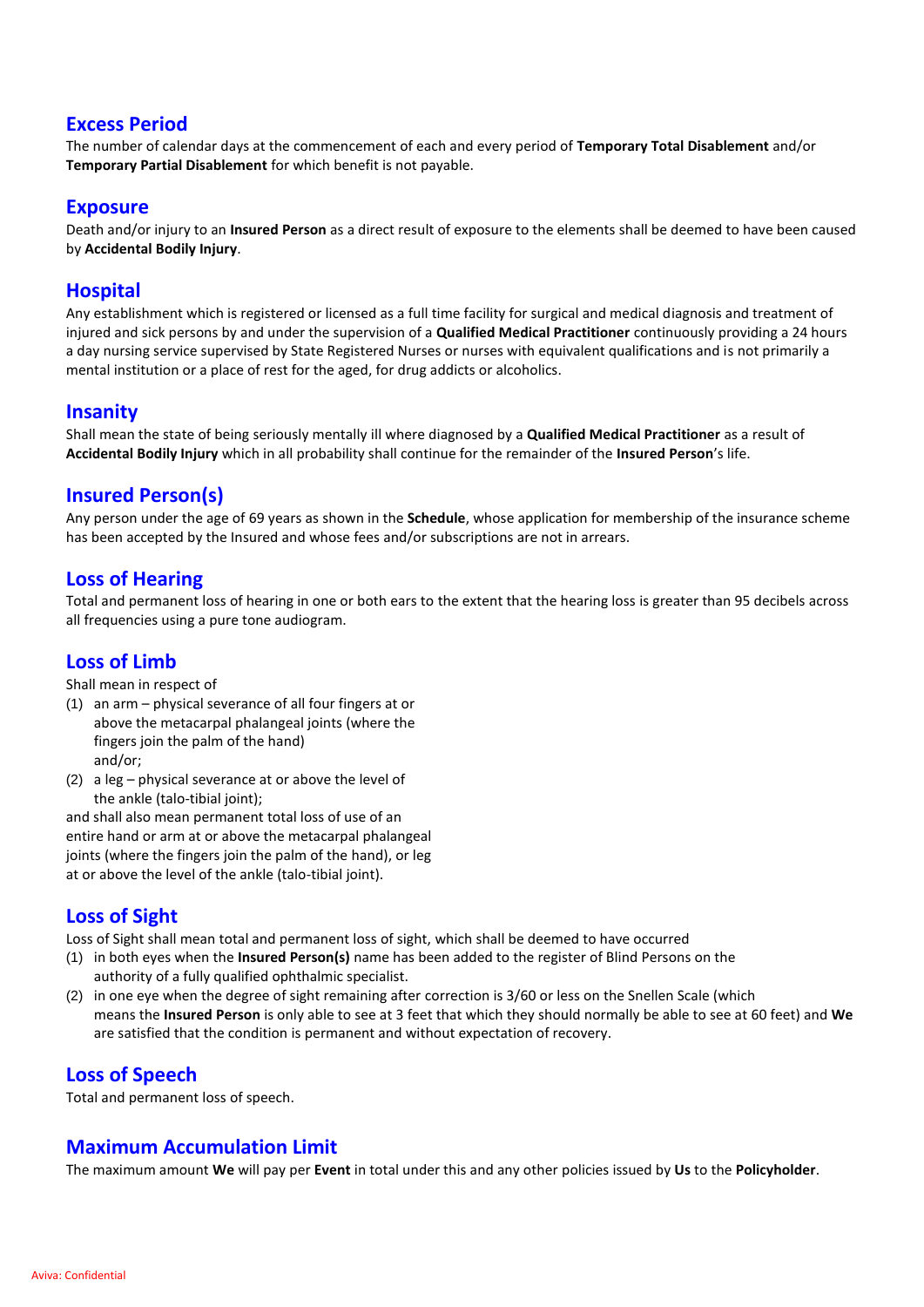## **Normal Pregnancy**

Any symptoms or combination of symptoms which normally accompany pregnancy (including multiple pregnancy) which are generally minor or temporary (or both) and which do not represent a medical danger to the mother or baby and; childbirth, including delivery by Caesarean section or any other medically or surgically assisted delivery that does not cause any medical complications.

## **Operative Time**

The period of time for which **We** will cover the **Insured Person** as specified in the **Schedule**.

## **Paralysis**

Shall mean the total and permanent paralysis of all four limbs as a result of **Accidental Bodily Injury** which in all probability shall continue for the remainder of the **Insured Person**'s life.

## **Partner**

The spouse or partner of an **Insured Person** living at the same address as the **Insured Person** for at least 3 months.

### **Period of Insurance**

From the effective date until the expiry date shown in the **Schedule** and any subsequent period for which **We** accept payment for renewal of this policy.

#### **Permanent Partial Disablement**

Any Permanent Disability other than Quadriplegia, Paraplegia or Permanent Total Disablement, that is not otherwise excluded

## **Permanent Total Disablement**

Any permanent disablement other than:-

- (a) **Loss of Hearing**;
- (b) **Loss of Limb**;
- (c) **Loss of Sight**;
- (d) **Loss of Speech**;
- (e) Complete and incurable **Paralysis**;
- (f) Complete and incurable **Insanity**;

which lasts without interruption for more than 12 months from the date of **Accident** and in all probability shall continue for the remainder of the **Insured Person(s)**

life that will prevent the **Insured Person** from engaging in or giving attention to business profession or occupation of any and every kind.

## **Premium**

Means the amount specified or referred to in the **Schedule** in respect of the specified **Period of Insurance** which is payable by the **Policyholder** to **Us**.

## **Qualified Medical Practitioner**

A doctor or specialist who is registered or licensed to practise medicine under the laws of the country they practise in other than an **Insured Person**, **Insured Person(s) Partner**, a member of the immediate family of the **Policyholder** or **Insured Person** or an employee of the **Policyholder**.

## **Qualifying Period**

Shall mean where an **Insured Person** sustains **Accidental Bodily Injury** or suffer **Sickness** which has lasted for at least 182 days (not necessarily consecutive) during the preceding 12 months.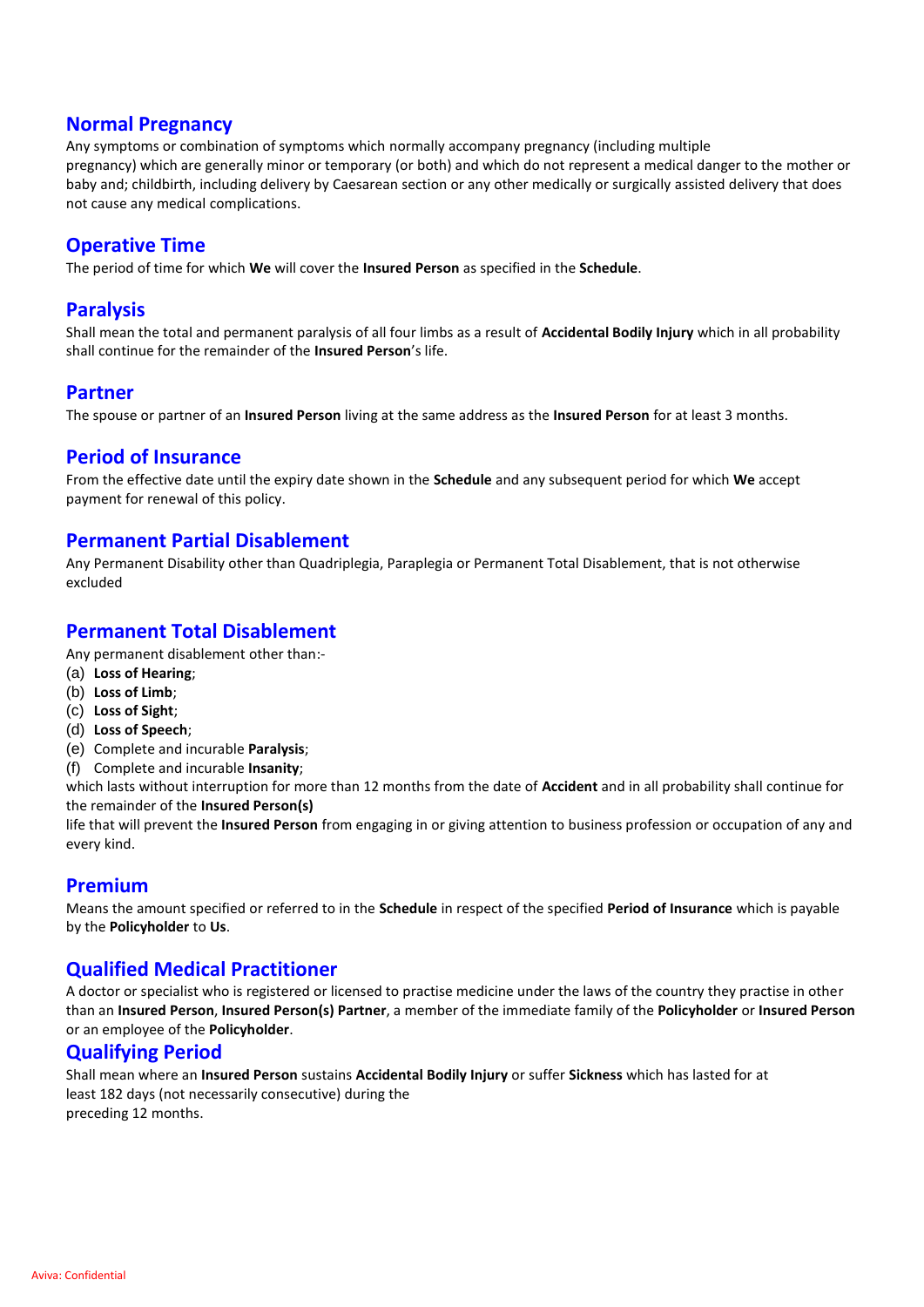## **Salary**

For Insured Persons who are paid calendar monthly, Scale Pay means 1/12th of the Insured Person's annual scale pay. If a claim, having commenced, is still in force when a review of pay scales is put into effect, Scale Pay will be determined by reference to the revised police pay scales. For Insured Persons who are paid four weekly, 1/13th will be substituted for 1/12th in the above definition.

For serving officers of rank above Chief Inspector, Scale Pay will be limited to the highest rate applicable to a Chief Inspector at the time of claim.

## **Schedule**

The document which specifies details of the **Policyholder**, **Insured Person(s)** and **Operative Time**, Endorsements and Conditions applying to the policy.

### **Sickness**

Any disease, medical complaint or medical condition which is not **Accidental Bodily Injury**.

## **Technical Flight Officer**

Shall mean police officers involved in helicopter or fixed wing aircraft aerial observation in the course of their duties, involving navigation, but excluding the operation of any control equipment or piloting.

## **Temporary Partial Disablement**

Disablement which prevents the **Insured Person** from engaging in or attending to a substantial part of their **Usual Occupation**.

## **Temporary Total Disablement**

Disablement which entirely prevents the **Insured Person** from engaging in or attending to their **Usual Occupation**, including Post Traumatic Stress Disorder as a direct and sole result of an identifiable single incident, that is documented in police records and be of sufficient severity to immediately prevent the Member from entirely performing their normal duties.

## **Third Degree Burns**

Third degree burns or full thickness burns caused by contact with dry heat, moist heat, chemicals, electricity, lightning or radiation. Third degree burns describes the epithelising elements and those lining the sweat glands, hair follicles, and sebaceous glands are destroyed.

### **United Kingdom**

For the purposes of this policy means England, Scotland, Wales and Northern Ireland.

### **Usual Occupation**

The tasks, duties and other functions, which the **Insured Person** normally performs in connection with their occupation.

### **War**

War, invasion, act of a foreign enemy, hostilities or a warlike operation or operations (whether war be declared or not), civil war, rebellion, revolution, insurrection, civil

commotion assuming the proportions of or amounting to an uprising, military or usurped power.

## **We/Us/Our**

Aviva Insurance Limited.

## **Weekly Wage**

The average gross weekly wage (or in the case of salaried 1/52nd of their **Salary**) normally paid to the **Insured Person** as a wage or salary for services (including overtime, commission or bonus payments) prior to all deductions paid in the 12 week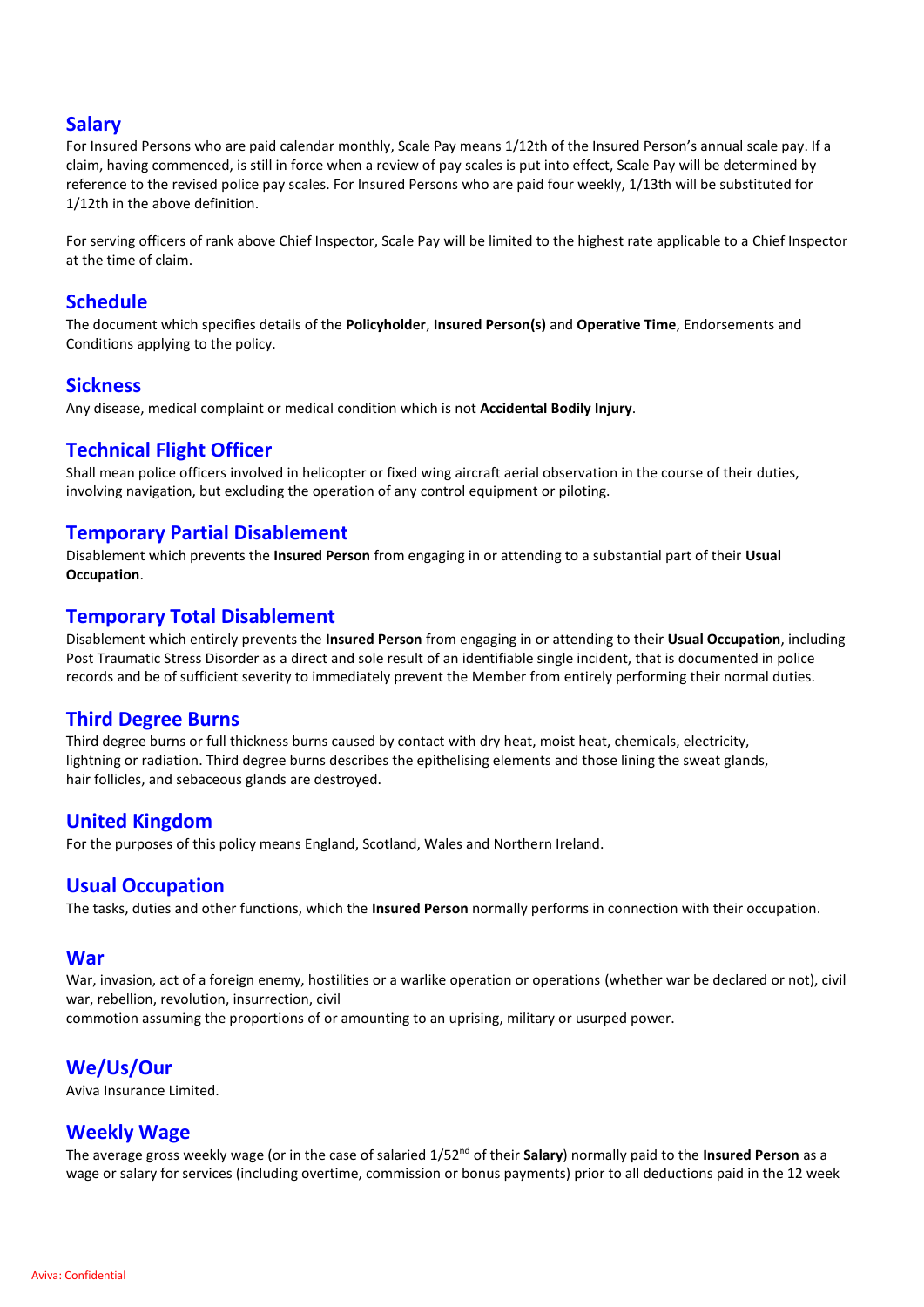period (or any shorter period if the **Insured Person** has been employed for less than 12 weeks) before the date of commencement of the period of **Temporary Total Disablement** or **Temporary Partial Disablement**.

## **Working Day**

Shall mean each complete day during which, had it not been for the disablement or **Sickness**, the **Insured Person** would normally have been working or engaging fully in their **Usual Occupation**.

## **You/Your/Policyholder**

The persons, companies, partnerships or unincorporated associations, named in the **Schedule** as the Policyholder.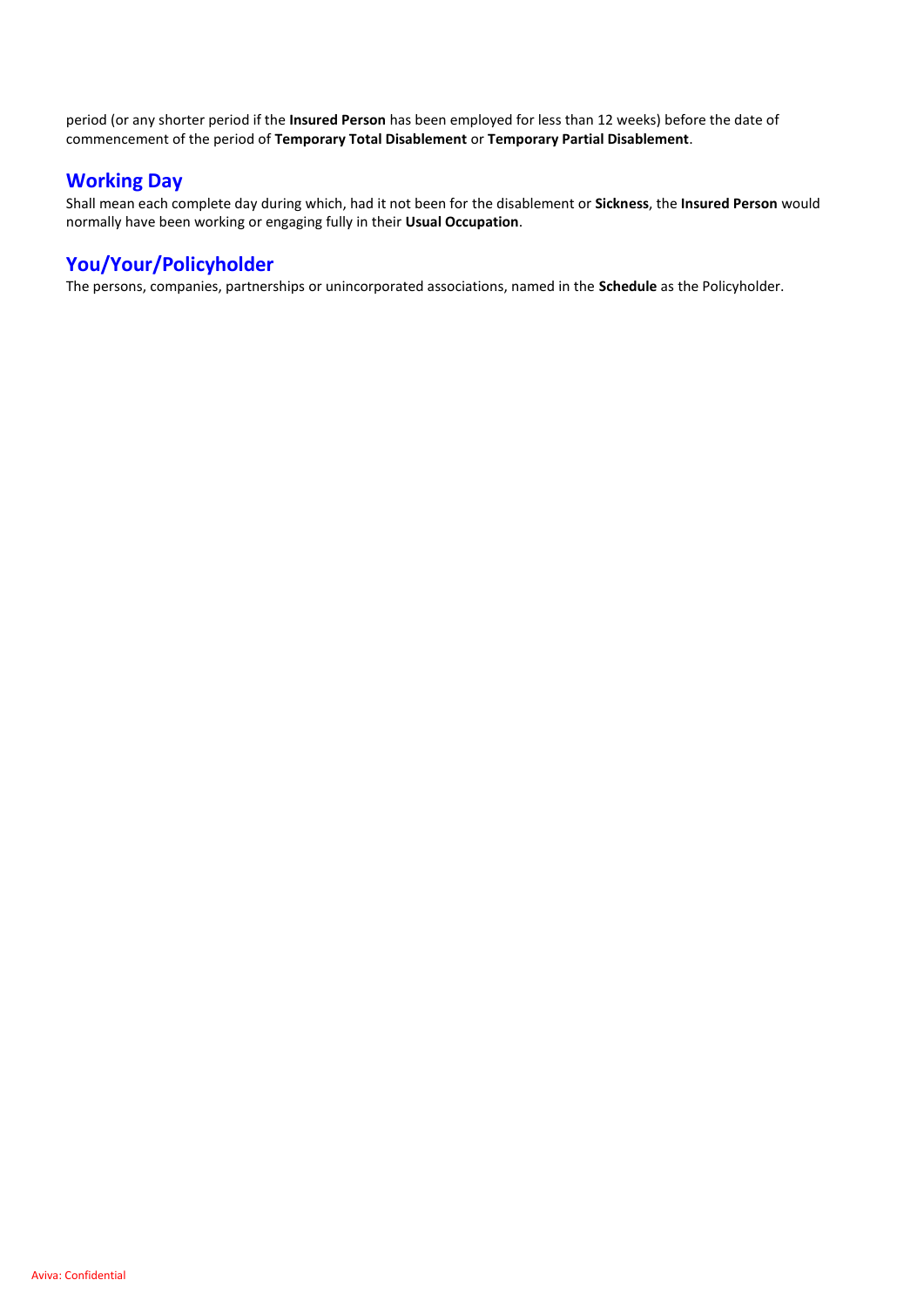## **Personal Accident**

#### **Cover**

**We** will pay the sum insured shown in the **Schedule** for **Accidental Bodily Injury** to an **Insured Person** occurring during the **Period of Insurance** which within 24 months of the date of the **Accident** solely directly and independently of any other cause results in any of the benefits listed below:-

- **Death**;
- **Permanent Total Disablement**;
- **Capital Benefits**;
- **Temporary Total Disablement**;
- **Temporary Partial Disablement**.

The amount payable to the **Insured Person** shall be the amount as stated in the **Schedule** for that category of **Insured Person**.

## **Extensions**

#### **Convalescent Benefit**

In the event that a Serving Officer has to stay in a Convalescent Home on the recommendation of a registered medical practitioner **We** will pay the **Insured Person** the amount shown in the **Schedule**

#### **Emergency Dental Treatment**

If during the **Period of Insurance** an **Accident** occurs to an **Insured Person** during the **Operative Time** which results in a **Dental Injury** (including loss or damage to any prostheses e.g. dentures while in the mouth), We will pay up to the amount shown in the **Schedule** for the treatment necessarily provided by a qualified dentist or Registered **Qualified Medical Practitioner** within 12 months from the date of the **Accident.**

We will only pay for any bridgework crown or denture replaced which is similar type or quality to that which was damaged or lost as a direct result of the **Accident** and subsequent **Accidental Bodily Injury.**

Specific exclusions to Emergency Dental Treatment: We will not pay any claim for:

a. Dental treatment as a result of wear and tear or ordinary deterioration;

b. **Accidental Bodily Injury** caused by a foodstuff whilst the Insured Person was eating it;

c. A claim for dental injury that has not been reported to Us within 30 days of the date of the Accident giving rise to the claim;

d. Anything mentioned in the main policy exclusions

#### **Infection by HIV/AIDS/Hepatits B While on Duty**

If, whilst engaged in their **Usual Occupation an Insured Person** is diagnosed with the HIV/AIDS virus, or Hepatitis B caused by needlestick injury or mucous membrane exposure to blood or blood stained body fluid, provided:

- (a) the incident involving such contact has happened during the **Period of Insurance** and has been documented and reported in accordance with the procedures of the **Policyholder** for such incidences and;
- (b) the documentation shows that the **Insured Person** has had a negative blood test for HIV or antibodies to HIV within 10 days of the incident and a further blood test within 12 months of the incident shows the presence of HIV or antibodies to HIV;

**We** will pay the **Insured Person** up to the amount shown in the **Schedule**.

#### **Injury as a result of use of Firearms or Knives**

If an **Insured Person** sustains **Accidental Bodily Injury** whilst engaged in their **Usual Occupation** during the Period of Insurance caused directly by the discharge of either firearms crossbows or shotguns or caused by assault involving stabbing inflicted by a knife, scissors, screwdriver, wood chisel or similar sharp instrument and as a consequence of the injuries the **Insured Person** is unable to continue pre-assault duties for a period of at least 3 consecutive days immediately after the attack, We will pay the amount shown in the **Schedule**

#### **Permanent Partial Disablement**

In the event of an Insured Person suffering permanent disablement as a direct result of Bodily Injury, We will pay a percentage of the benefit provided for Permanent Total Disablement depending on the degree of permanent disablement. Benefits for specific disabilities are: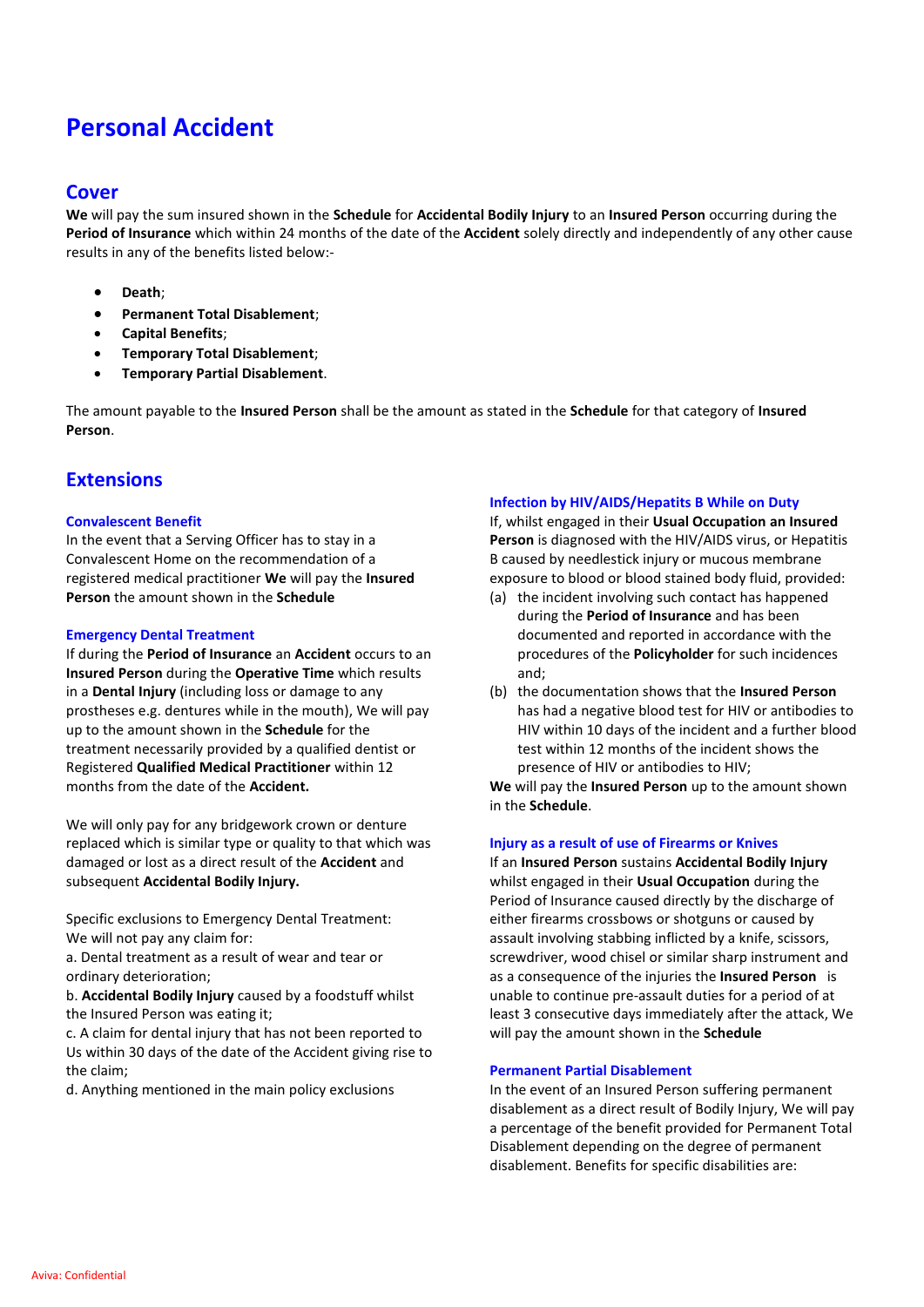Permanent severance or permanent and total loss of use of

| $\bullet$ A thumb                    | 30% |
|--------------------------------------|-----|
| $\bullet$ A forefinger               | 20% |
| • Any finger other than a forefinger | 10% |
| $\bullet$ A big toe                  | 15% |
| • Any toe other than a big toe       | 5%  |
| • A shoulder or elbow                | 25% |
| • A wrist, hip, knee or ankle        | 20% |
| • The lower jaw by surgical          | 30% |
|                                      |     |

Any permanent disability which is not covered by Capital Benefits or any of the benefits above up to a maximum 100% of the Permanent Total Disablement benefit. Any permanent disability under this item will be assessed by considering the severity of the disablement in conjunction with the stated percentages for specific types of permanent disablement stated above. The occupation of the Insured Person will not be taken into consideration during this assessment.

#### **Planned Hospitalisation**

In the **Event** that an **Insured Person** is admitted as a **Hospital** in-patient which is not an unplanned admission during the **Operative Time**, The benefit is payable in the event of a **Insured Person** making an overnight stay **(**being required to remain in hospital as a in-patient from midnight to 7am the next morning) and each complete 24 hour period thereafter that the **Insured Person** spends as an in-patient, up to a maximum of 7 nights. The amount payable is shown in the **Schedule**.

We will not pay for **Planned Hospitalisation** for the first 3 nights.

#### **Third Degree Burns Benefit**

If during the **Operative Time** an **Accident** occurs to an **Insured Person** while on police duty and results in **Accidental Bodily Injury** resulting in **Third Degree Burns** causing permanent disfigurement or scarring of their:

a. Neck, Face outer ear (Pinna) or head exposed to view

of at least one square centimetre or two centimetres in length from **Third Degree Burns** the minimum Benefit shown below will be payable.

Permanent scarring or permanent **Third Degree Burns** covering a greater area or length will be assessed according to size, area it covers, visual impact, and in relation to the minimum benefit payable of £300 and the maximum benefit payable shown in the **Schedule** for permanent disfigurement or permanent scarring covering the whole face.

b. Body

If during the **Operative Time** an **Accident** occurs to a Serving Officer while on police duty and causes **Accidental Bodily Injury** resulting in **Third Degree Burns** causing permanent disfigurement or scarring to the body and the permanent scarring or permanent disfigurement affect an area of at least 4.5% of the total body area, **We** will pay a percentage of the benefit shown in the **Schedule**  according to the scales below:

| Disfigurement or Scarring of the body (excluding |      |  |  |
|--------------------------------------------------|------|--|--|
| Face) from burns                                 |      |  |  |
| 4.5% of the total body                           | 30%  |  |  |
| surface area                                     |      |  |  |
| 9% or more of the total                          | 60%  |  |  |
| body surface area                                |      |  |  |
| 18% or more of the                               | 80%  |  |  |
| total body surface area                          |      |  |  |
| 27% or more of the                               | 100% |  |  |
| total body surface area                          |      |  |  |

This benefit does not cover disfigurement or scarring by any other cause other than Third Degree Burns

#### **Unplanned Hospitalisation**

In the **Event** that an **Insured Person** sustains **Accidental Bodily Injury** or **Sickness** and is admitted as a **Hospital** inpatient during the **Operative Time**, We will pay the **Insured Person** if they are required to remain in a hospital bed, on a ward High Dependency Unit or Intensive Treatment Unit from midnight until 7 o'clock next morning) The amount payable is shown in the **Schedule**.

#### **Unrecovered Criminal Court Award Compensation**

Payment of up to the amount shown in the **Schedule**  consequent upon the making of a restitution order in a UK court of law following assault of an **Insured Person** where the restitution order remains unsatisfied for a period exceeding 6 months.

#### **Unsociable Hours Benefit**

If an **Insured Person** sustains **Accidental Bodily Injury** or contracts **Sickness** during the **Period of Insurance** resulting in total disablement entirely preventing that **Insured Person** from engaging in or giving attention to his/her **Usual Occupation**, **We** will pay the amount shown in the **Schedule** while the **Insured Person** is unable to work their Unsociable Hours that had been scheduled prior to the commencement of disablement as recorded in Police Force records

We will not pay for scheduled Unsociable Hours for the first 14 days of each period of disablement

**We** will pay a benefit up to the amount shown in the **Schedule** for Unsociable Hours due to be worked during a maximum 24 week period. Payment of a loss under this Extension is subject to the **Insured Person** providing **Us** at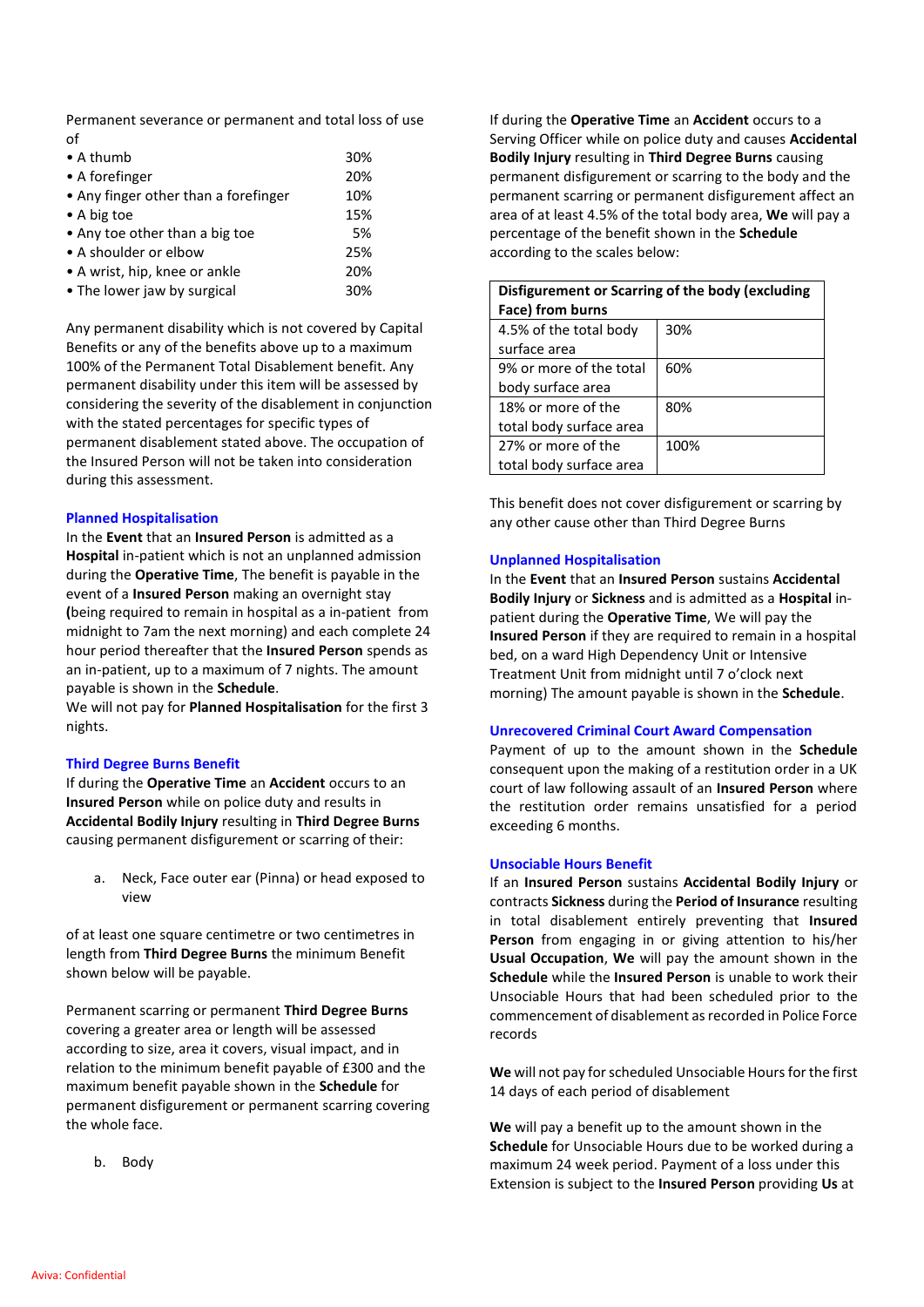the time of submitting their claim with written evidence from a **Qualified Medical Practitioner** of the period of absence being claimed for Unsociable Hours are defined as shift hours commencing at 20.00 hours and ending at 06.00 hours.

## **Sickpay**

## **Cover**

**We** will pay the sum insured shown in the **Schedule** if the **Insured Person** suffers **Sickness** or sustains **Accidental Bodily Injury** during the **Period of Insurance** and **Operative Time** which results in the **Insured Person** being placed on half pay, nil pay or reduced pay in accordance with Regulation 28 of the Police Regulations 2003 once the **Qualifying Period** is met.

For serving officers of rank above Chief Inspector, Scale Pay will be limited to the highest rate applicable to a Chief Inspector at the time of claim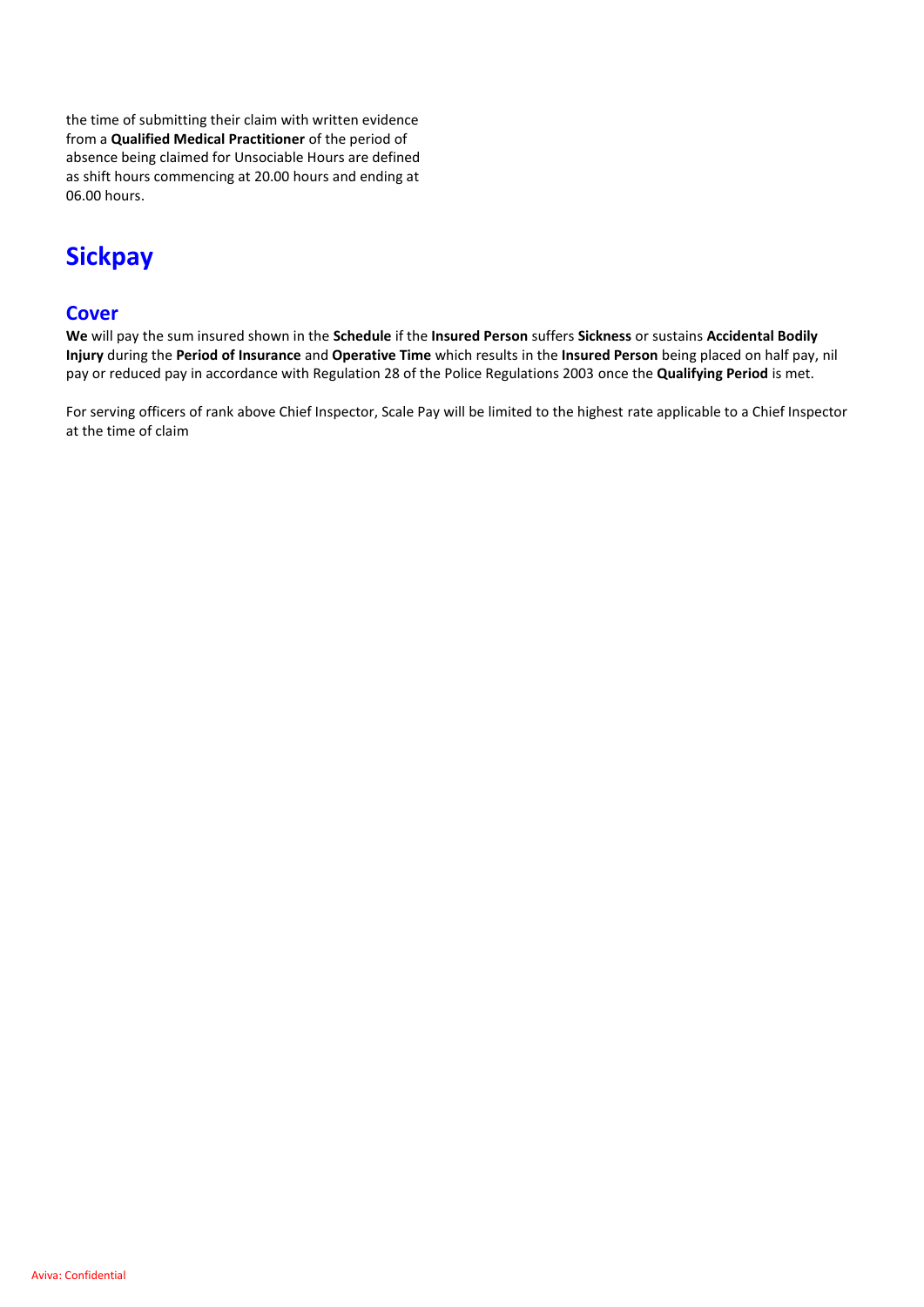## **Policy Conditions**

All of the following policy conditions apply to each Section of the policy.

#### **Benefit Limits**

#### (1) **Payment of Benefit**

- **We** will not pay under more than one of the benefits listed below in connection with the same **Accident** for the same **Insured Person**:-
- Death:
- **Loss of Limb**, **Loss of Sight**, **Loss of Speech**, **Loss of Hearing**, Complete and incurable **Paralysis** or Complete and incurable **Insanity**;
- **Permanent Total Disablement**.

After payment has been made for:-

- Death;
- **Loss of Limb**, **Loss of Sight**, **Loss of Speech**, **Loss of Hearing**, Complete and incurable **Paralysis** or Complete and incurable **Insanity**;
- **Permanent Total Disablement**;

no further payments shall be made by **Us** in respect of that **Insured Person** during the current **Period of Insurance**.

- (2) **Payment of Permanent Total Disablement** Benefit in respect of **Permanent Total Disablement** will be payable after the expiry of 52 consecutive weeks disablement and on certification that disablement is permanent and without expectation of recovery by a medical examiner appointed by **Us**.
- (3) **Payment of Temporary Total Disablement and/or Temporary Partial Disablement**
	- (a) Payment of benefit for **Temporary Total Disablement** and/or **Temporary Partial Disablement** shall not preclude entitlement to any other benefit but shall cease immediately following payment of:-
		- Death:
		- **Loss of Limb**, **Loss of Sight**, **Loss of Speech**, **Loss of Hearing**, Complete and incurable **Paralysis** or Complete and incurable **Insanity**;
		- **Permanent Total Disablement**.
	- (b) Payment benefit for **Temporary Total Disablement** and/or **Temporary Partial Disablement** will be paid at 4 weekly intervals in arrears commencing after the expiry of the **Excess Period**.
	- (c) In respect of any one **Accident** benefit will not be payable in respect of **Temporary Total Disablement** and/or **Temporary Partial Disablement** for longer than the **Benefit Period** shown in the **Schedule**.
	- (d) In respect of any one Sickpay benefit will not be payable in respect of **Temporary Total Disablement** and/or **Temporary Partial**

**Disablement** for longer than the **Benefit Period** shown in the **Schedule**.

- (e) Where a period of **Temporary Total Disablement** under the Personal Accident or Sickpay Section, is less than a complete week or month the amount payable for each **Day** shall be pro rata of the amount shown in the **Schedule** in respect Personal Accident.
- (f) In the **Event** the **Insured Person** has their pay reinstated, any benefit already paid under the Sickpay Section must be repaid in full to **Us**.
- (g) At the expiry of the **Benefit Period** for a claim under the Sickpay Section any subsequent claim will be subject to a further **Qualifying Period**.

#### (4) **Maximum Weekly Benefit**

The maximum **Weekly Wage** payable for:-

- Temporary Total Disablement will not exceed 100%;
- Temporary Partial Disablement will not exceed 50%;

of the **Insured Person(s)** normal **Weekly Wage**.

It is the duty of the **Insured** or **Insured Person** to inform **Us** if any claim payment does exceed these limits. Payment will be proportionately reduced until these limits are not exceeded.

#### (5) **Cessation of Benefit**

Payment of benefit under the Sickpay Section will cease immediately following:-

- (a) retirement of the **Insured Person**;
- (b) termination of employment of the **Insured Person**;
- (c) resignation of the **Insured Person**;
- (d) return to duties of the **Insured Person**;
- (e) following the expiry of the **Benefit Period**;
- (f) the **Insured Person** declining any reasonable recuperative duties;

#### (6) **Proportionate Benefit - Permanent Total Disablement**

Where a previous injury or pre-existing condition(s) have contributed towards an **Insured Person(s) Permanent Total Disablement** in addition to any **Accidental Bodily Injury** sustained at the time of the **Accident** for which the claim is made **We** can reduce the sum insured. The reduction in the benefit payable will depend upon the extent to which the previous injury or pre-existing condition has contributed to **Permanent Total Disablement**. This will be assessed by referring to the **Insured Person's** medical history and medical evidence, which may include a medical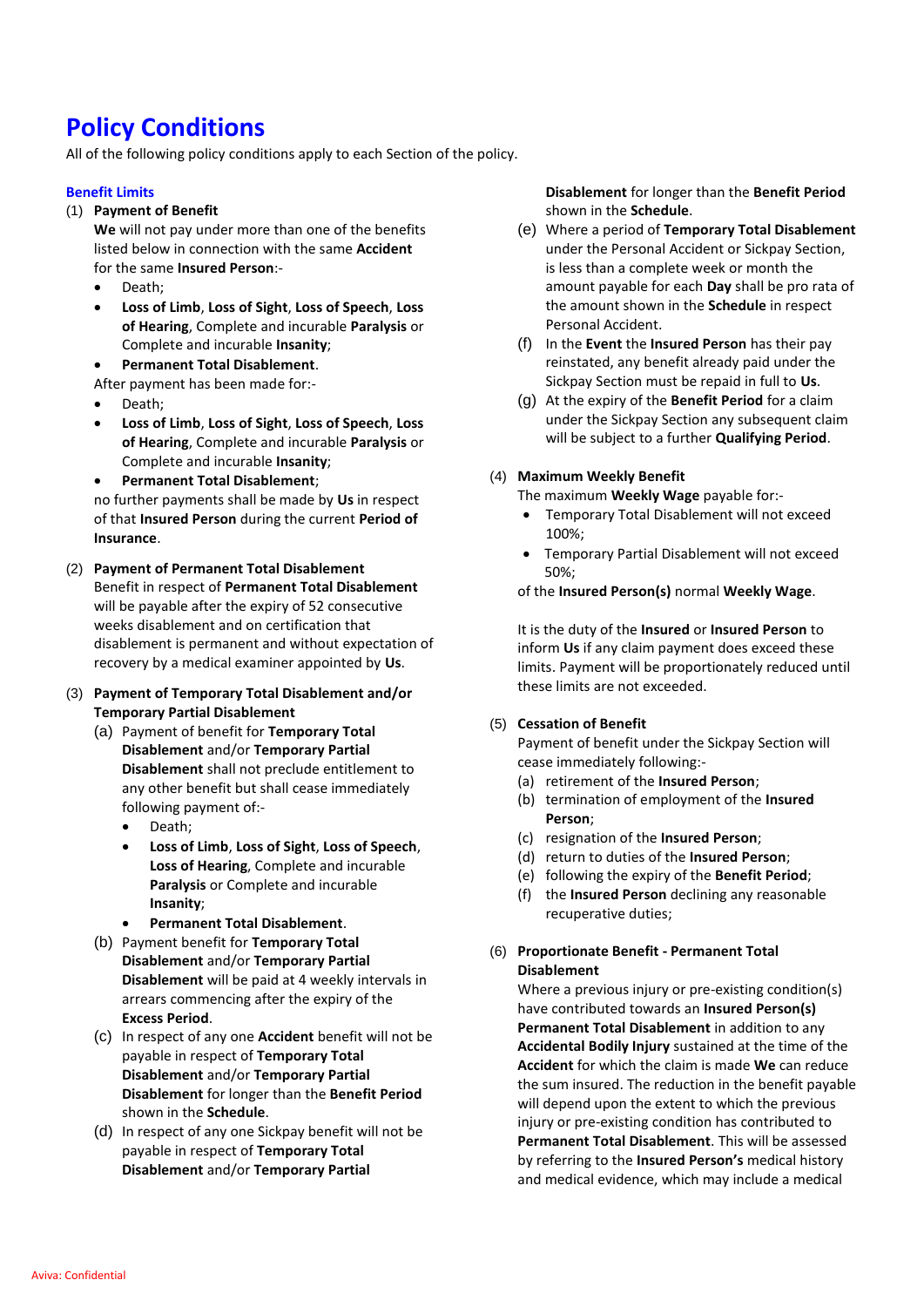examination carried out by a **Qualified Medical Practitioner** (appointed by **Us**).

#### (7) **Part Time Persons**

In respect of **Insured Persons** who are not full time Police Officers the benefit payable under Sick Pay will be paid on a pro-rata basis according to their contracted hours.

#### (8) **Maximum Benefit**

The maximum amount shown in the **Schedule** payable for any **Insured Person** for all **Accidental Bodily Injury** arising from any one **Accident**.

#### (9) **Minors**

If the **Insured Person** is under the age of 16 at the date of the **Accident** giving rise to a claim:-

- (a) The maximum amount payable for Death will be £10,000 or the sums insured shown in the **Schedule** whichever is less.
- (b) No benefit will be payable for **Temporary Total Disablement** or **Temporary Partial Disablement**.

#### (10) **Accumulation Limit**

The maximum **We** will pay in respect of all benefits under this policy in aggregate in respect of all **Insured Person**s involved in the same **Accident** shall not exceed the **Maximum Accumulation Limit** stated in the **Schedule** and individual benefits shall where necessary be reduced proportionally until the total aggregate of individual benefits does not exceed the **Maximum Accumulation Limit**.

#### **Alteration of Risk**

If:-

- (a) there has been any alteration to the **Business** and/or the occupation or pursuits of any **Insured Person** after the effective date of this insurance which increases the risk of loss, liability, destruction, damage, **Accident** or injury; or
- (b) **Your** interest ceases except by will or operation of law;

**We** will at **Our** option avoid the policy from the date of such alteration or when **Your** interest ceases, unless **We** accept the alteration.

#### **Assignment**

The **Insured Person** may not assign the benefits under this policy. **We** shall not be bound to accept or be affected by any notice of any trust charge lien purported assignment or other dealing with or relating to this policy.

#### **Cancellation**

**We** reserve the right to retain the annual **Premium** where claims have occurred in the **Period of Insurance** when cancellation takes place.

(a) **You** may not cancel this policy at any time.

- (b) The **Insured Person** may withdraw from the cover provided by this policy at any time by giving notice to **You**. No refund of **Premium** will be payable.
- (c) **We** may also cancel this policy at any time by sending not less than 30 days' notice in writing to **Your** last known address.

If the policy is cancelled under (c) above, **We** will refund part of the **Premium** for the unexpired period, which will be calculated on **Our**, then current, short period rating basis, and provided that there have been no:-

- (i) claim(s) made under the policy for which **We** have made a payment;
- (ii) claim(s) made under the policy which are still under consideration;
- (iii) incident(s) which **You** are aware of and which are likely to give rise to a claim which has yet to be reported to **Us;**

during the current **Period of Insurance**.

(d) **We** will cancel this policy from the inception date if the **Premium** has not been paid and no return **Premium** will be allowed. Such cancellation will be confirmed in writing by **Us** to **Your** last known address.

#### **Claims Procedure**

If in relation to any claim **You** or the **Insured Person** have failed to fulfil any of the following conditions, **You** or the **Insured Person** will lose the right to indemnity or payment for that claim.

**You** or the **Insured Person** must:-

- (a) tell **Us** as soon as practicable of any **Event** or occurrence which may result in a claim and in any **Event** no later than 60 days after the occurrence of such **Event**;
- (b) as soon as practicable and at **Your** or the **Insured Person(s)** expense, provide **Us** with a written claim containing as much information as possible of the loss, destruction, damage, **Accident** or injury, including the amount of the claim;
- (c) provide **Us** at **Your** or the **Insured Person(s)** own expense with all certificates information and evidence reasonably required by **Us** and in the form and of such nature as **We** may prescribe;
- (d) immediately pass to **Us** unanswered, all communications from third parties in relation to any **Event** which may result in a claim under this policy;
- (e) not admit or repudiate liability, nor offer to settle, compromise, make payment which may result in a claim or pay any claim under this policy without **Our** written agreement;

and the **Insured Person** shall:-

- (a) submit to medical examination at **Our** request in respect of any alleged **Accidental Bodily Injury** or **Sickness** where **We** shall pay the fee;
- (b) as soon as possible after the occurrence of any **Accidental Bodily Injury** or **Sickness** obtain and follow the advice of a **Qualified Medical Practitioner**.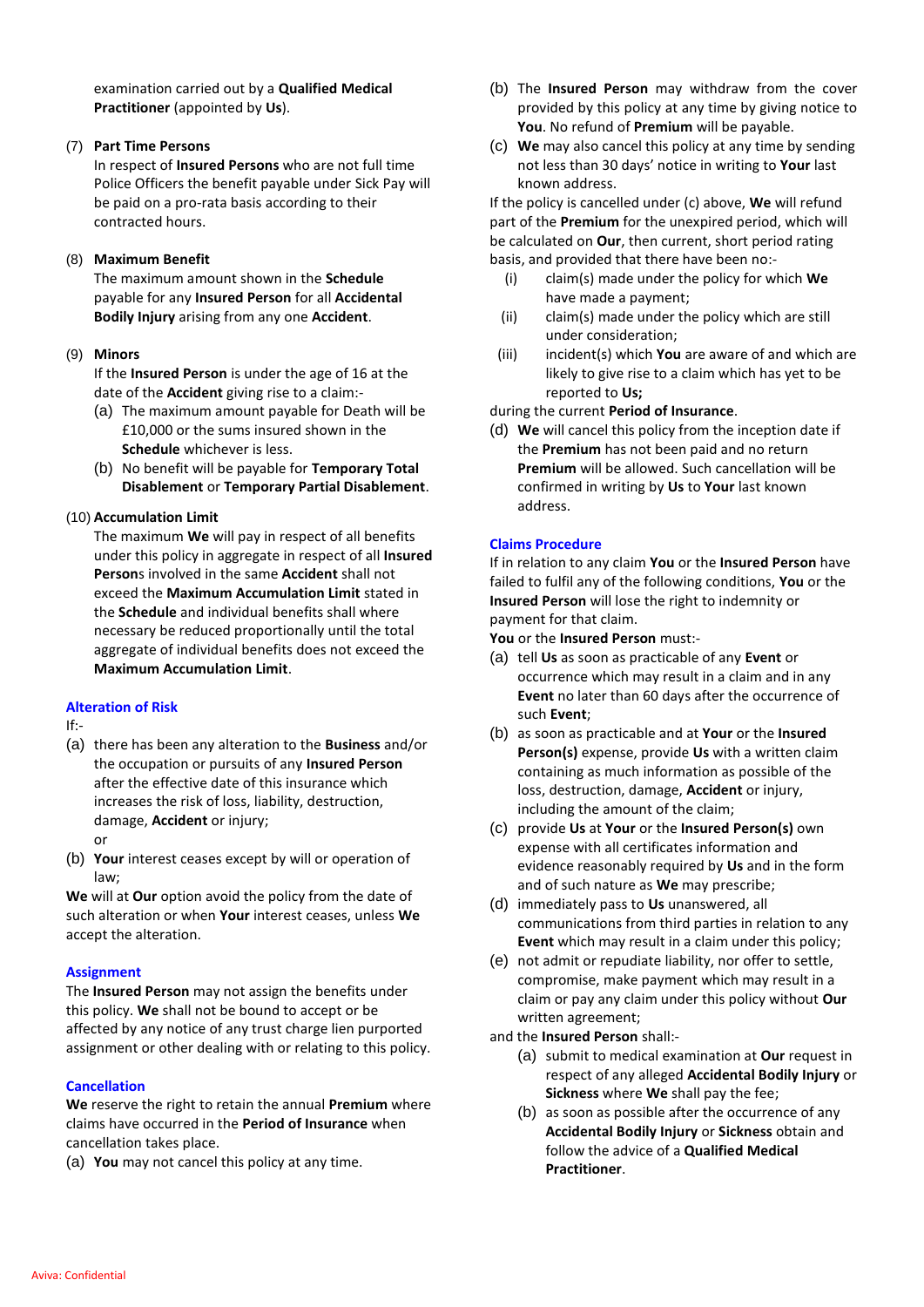**We** shall not be liable for any consequences arising due to the **Insured Person(s)** failure to obtain and follow such advice and use such appliance or remedies as may be prescribed.

In the case of death **We** shall be entitled to have a postmortem examination at **Our** own expense.

#### **Contribution**

If at the time of an **Event** giving rise to a claim there is any other insurance policy in force in **Your** or the **Insured Person(s)** name which covers **You** or the **Insured Person** for the same expense loss or liability **We** will only pay a proportion of the claim being determined by reference to the cover provided by each of the relevant policies with the exception of Personal Accident and Sickpay benefits which will be payable in full.

#### **Fraud**

If a claim made by You or anyone acting on Your behalf is fraudulent or fraudulently exaggerated or supported by a false statement or fraudulent means or fraudulent evidence is provided to support the claim, We may:

(a) refuse to pay the claim,

(b) recover from You any sums paid by Us to You in respect of the claim,

(c) by notice to You cancel the policy with effect from the date of the fraudulent act without any return of **Premium**.

If We cancel the policy under (3) above, then **We** may refuse to provide cover after the time of the fraudulent act. This will not affect any liability **We** may have in respect of the provision of cover before the time of the fraudulent act.

If this policy provides cover to any person other than

**You** and a claim made by such person or anyone acting on their behalf is fraudulent or fraudulently exaggerated or supported by a false statement or fraudulent means or fraudulent evidence is provided to support the claim, **We** may:

- (a) refuse to pay the claim,
- (b) recover any sums paid by **Us** in respect of the claim (from **You** or such person, depending on who received the sums or who benefited from the cover provided),
- (c) by notice to **You** and such person cancel the cover provided for such person with effect from the date of the fraudulent act without any return of **Premium** in respect of such cover.

If **We** cancel a person's cover under (3) above, then **We** may refuse to provide cover after the time of the fraudulent act. This will not affect any liability **We** may have under such cover occurring before the time of the fraudulent act.

#### **Identification**

The policy and the **Schedule** will be read as one contract. A particular word or phrase which is not defined in **Bold** will have its ordinary meaning.

#### **Interest**

**We** will not pay interest on any claim payable.

#### **Non Disclosure, Misrepresentation or Misdescription**

#### **Before this policy was entered into**

- (a) If You or an **Insured Person** have breached their duty to make a fair presentation of the risk to Us before this policy was entered into, then:
- (b) where the breach was deliberate or reckless, We may avoid this policy and refuse all claims, and keep all premiums paid;
- (c) where the breach was neither deliberate nor reckless, and but for the breach:
- (d) We would not have agreed to provide cover under this policy on any terms, We may avoid this policy and refuse all claims, but will return any premiums paid
- (e) We would have agreed to provide cover under this policy but on different terms (other than premium terms), We may require that this policy includes such different terms with effect from its commencement, and/or

We would have agreed to provide cover under this policy but would have charged a higher premium, Our liability for any loss amount payable shall be limited to the proportion that the premium We charged bears to the higher premium We would have charged, as outlined in Schedule 1 to the Insurance Act 2015.

#### **Before a variation was agreed**

If You or an **Insured Person** have breached their duty to make a fair presentation of the risk to Us before any variation to this policy was agreed, then:

- (a) where the breach was deliberate or reckless, We may cancel this policy with effect from the date of the variation, and keep all premiums paid;
- (b) where the breach was neither deliberate nor reckless, and but for the breach:
- (c) We would not have agreed to the variation on any terms, We may treat this policy as though the variation was never made, but will return any additional premiums paid
- (d) We would have agreed to the variation but on different terms (other than premium terms), We may require that the variation includes such different terms with effect from the date it was made, and/or
- (e) We would have agreed to the variation but would have increased the premium, or would have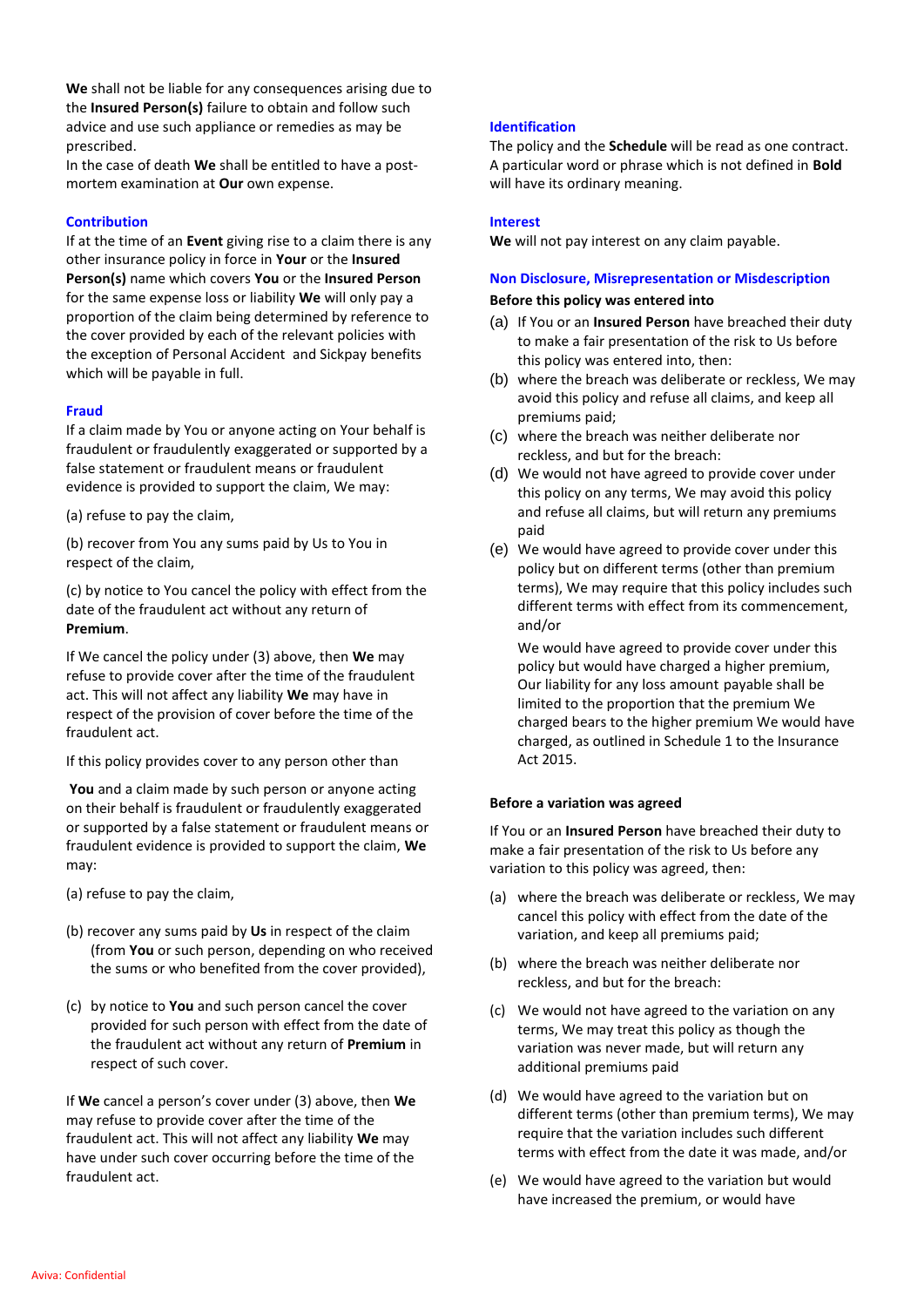increased it by more than We did, or would not have reduced it or would have reduced it by less than We did, Our liability for any loss amount payable shall be limited on a proportionate basis, as outlined in Schedule 1 to the Insurance Act 2015.

This condition operates in addition to any provisions relating to underinsurance in this policy.

#### **Policy Age Limit**

Unless otherwise agreed by **Us** and specifically noted in this policy:-

- (a) no **Insured Person** or **Partner** aged 65 or over;
- (b) a **Child** 18 or over, or 23 or over if in full time education;

at commencement of the **Period of Insurance** will be covered by this policy.

#### **Reasonable Precautions**

**You** and the **Insured Person** must take all reasonable precautions to prevent:-

- (f) loss, destruction or damage to the property insured;
- (g) **Accident** or injury to any person or loss or destruction of, or damage to, their property;

and must comply with all legal requirements and safety regulations and conduct the **Business** in a lawful manner.

#### **Subjectivity**

At the inception of or during each **Period of Insurance**, the insurance provided by this policy may be subject to **You:-**

(a) providing **Us** with any additional information.

- (b) completing any actions agreed between **You** and **Us**.
- (c) allowing **Us** to complete any actions agreed between **You** and **Us**.

If this is the case, then the **Schedule** will clearly state the information required and the dates **We** require such information by.

Upon completion of these requirements (or if they are not completed by the required dates) **We** may, at **Our** option:-

- (a) modify **Your Premium**.
- (b) amend the terms and conditions of this policy.
- (c) exercise **Our** right to cancel the policy under policy Condition (5) Cancellation.
- (d) leave the policy terms, conditions, and **Premium** unaltered.

#### **The Contracts (Rights of Third Parties) Act 1999**

Except for an **Insured Person**, a person who is not a party to this policy may not benefit from it or enforce any of its terms. The Contracts (Rights of Third Parties) Act 1999 does not apply to this policy.